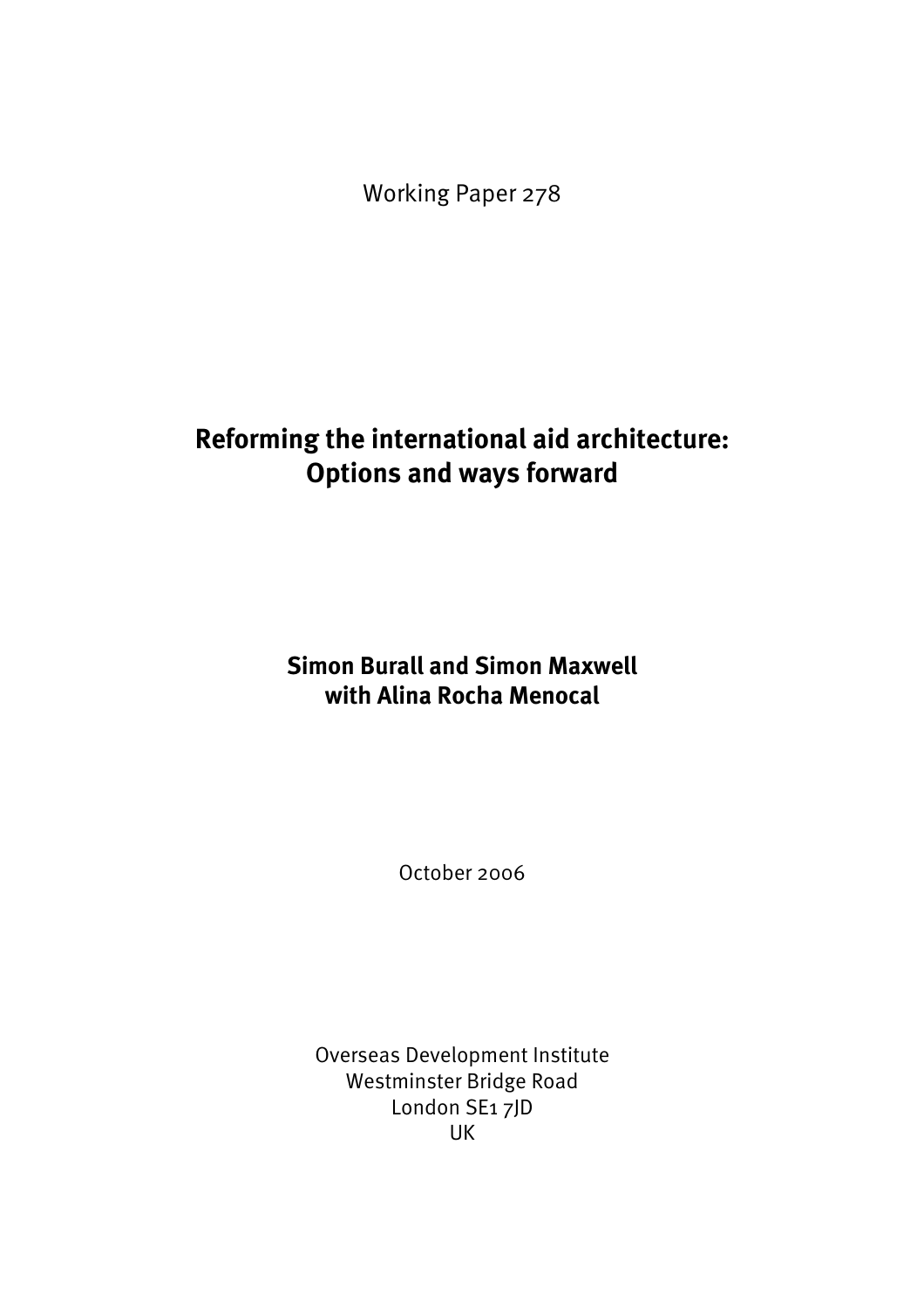ISBN-13: 978 0 85003 827 9 ISBN-10: 0 85003 827 8

© Overseas Development Institute 2006

All rights reserved. No part of this publication may be reproduced, stored in a retrieval system, or transmitted in any form or by any means, electronic, mechanical, photocopying, recording or otherwise, without the prior written permission of the publishers.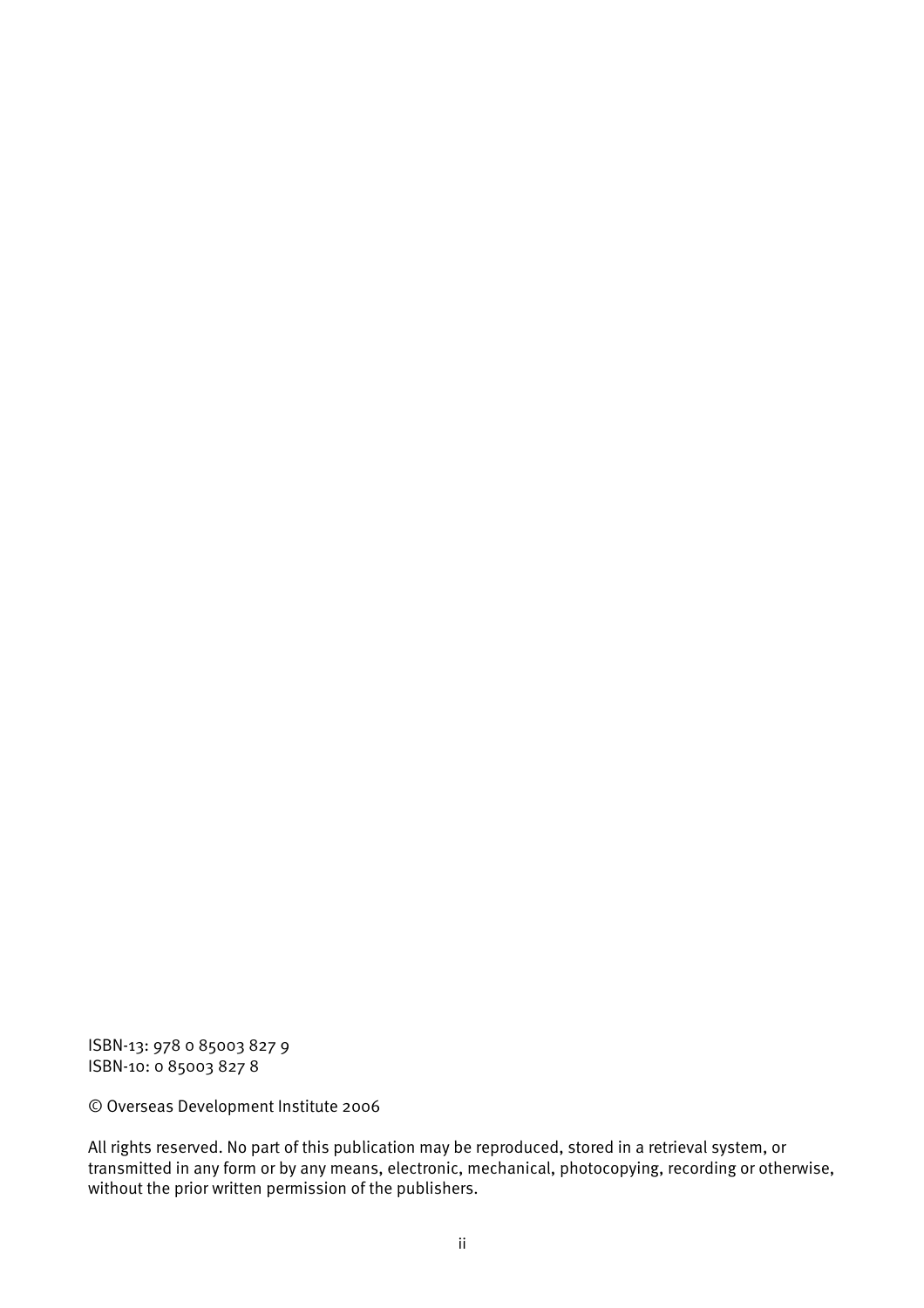# **Contents**

| Acknowledgements                                                              | iv                |
|-------------------------------------------------------------------------------|-------------------|
| Foreword                                                                      | V                 |
| Summary                                                                       | vi                |
| 1. Introduction                                                               | $\mathbf{1}$      |
| 2. The current aid architecture: characteristics and constraints              | 4                 |
| 3. Options for the future aid architecture                                    | 10                |
| 4. Where are decisions about reform of aid architecture taken?                | 13                |
| 5. Conclusion                                                                 | 16                |
|                                                                               |                   |
| Bibliography                                                                  | $17 \overline{ }$ |
| Annex 1 - Paris Declaration Targets                                           | 18                |
| Annex 2 – Debt Relief International's indicative mutual accountability matrix | 20                |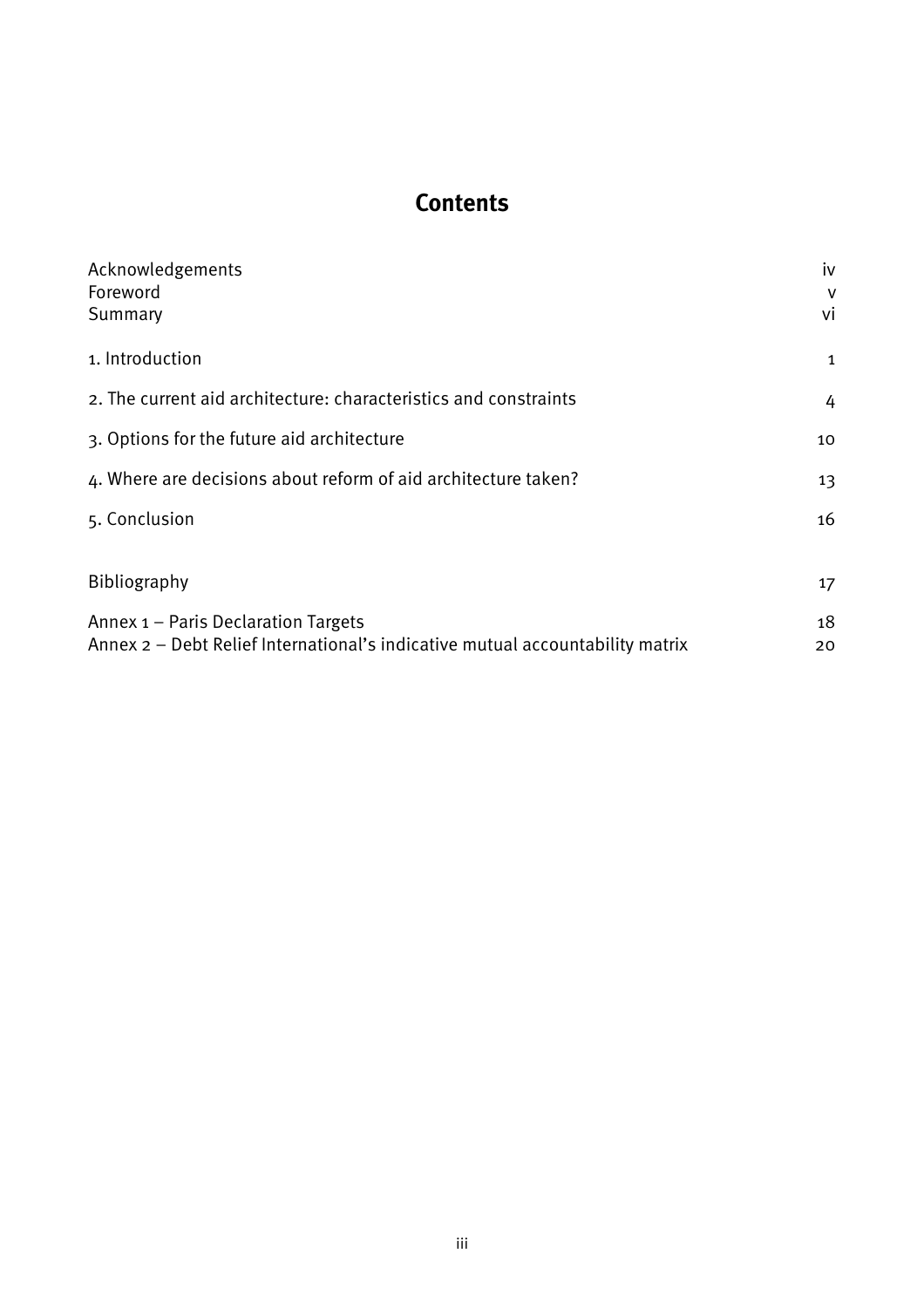## **Acknowledgements**

This working paper is based on a paper presented by ODI to the Commonwealth Finance Ministers' meeting in Colombo from the 12-14 September 2006. The original paper was commissioned by the Commonwealth Secretariat and drew on a series of workshops organised by the Commonwealth Secretariat and La Francophonie, in London (UK), Dhaka (Bangladesh) and Yaoundé (Cameroon), involving finance ministry officials and civil society representatives from 27 countries. Particular thanks are owed to the staff of the Commonwealth Secretariat who organised three productive workshops, Indrajit Coomaraswamy, Matthew Odedokun, Sarojini Ganju Thakur, Bishakha Mukherjee and Florence Kireta, as well as Andrew Rogerson, Sven Grimm and Alina Rocha Menocal from ODI who guided the work through the first two workshops, and the participants of the workshops themselves who gave their time and provided the insights on which this paper is based. This paper also draws on work by Alina Rocha Menocal.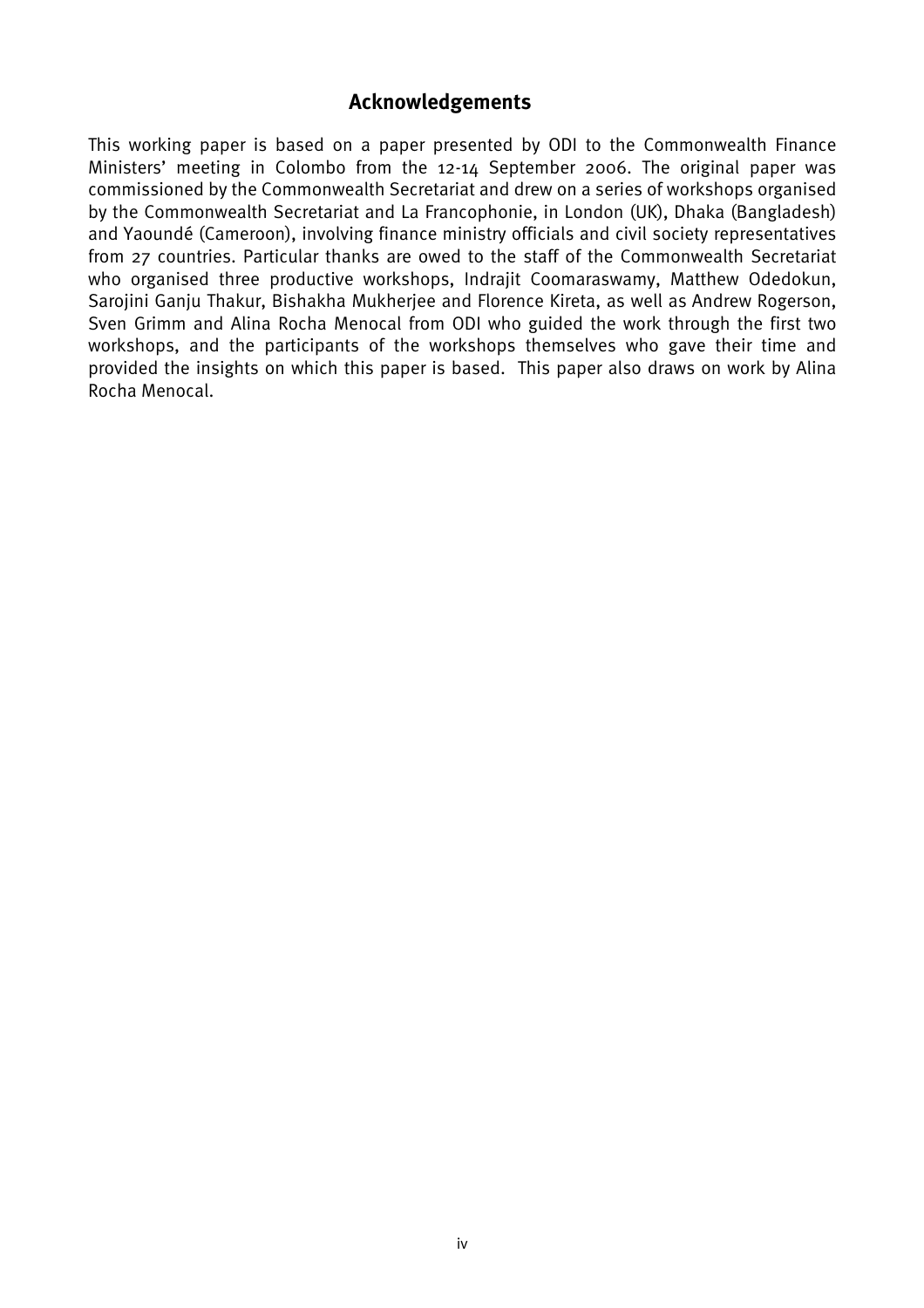## **Foreword**

High priority has been attached to scaling-up aid volumes since the Millennium Declaration and the Monterrey Consensus. The increased pledges made at the Gleneagles G-8 Summit (2005) need to be translated into commitments. The Paris Declaration (2005) has created the framework for improving aid effectiveness through agreement on Ownership, Alignment, Harmonisation, Managing for Results, and Mutual Accountability. While there has been some progress in implementing the Declaration there is still considerable scope for improvement. It has the potential to empower developing countries. They need to seize the opportunity.

While there have been advances in increasing aid volumes and strengthening aid effectiveness, there has been no holistic discussion on whether the current international aid architecture is 'fit for purpose'. Developing country perspectives, in particular, are not being heard. As a result the Commonwealth Secretariat, in collaboration with the Organisation Internationale de la Francophonie (OIF), organised a series of regional workshops entitled 'Reform Of The International Aid Architecture: User Perspectives'. These workshops were attended by representatives from government and civil society. The perspectives from the workshops in London (2005); Dhaka (2006) and Yaoundé (2006) form the basis of this ODI Working Paper.

The Working Paper describes the characteristics and constraints of the current international aid architecture. It also summarises the perceptions in partner developing countries of the strengths and weaknesses of key bilateral and multilateral aid agencies and the countries' perceptions of best practice features of aid agencies.

More importantly, the ODI Paper lists five options for reform of the international aid architecture:

- **Option A** Do nothing.
- **Option B** Rely on Harmonisation and Alignment, in the Paris Declaration.
- **Option C**  Harmonisation and Alignment, with additional features.
- **Option D** Multilateralism (i.e. increased multilateralisation of aid delivery).
- **Option E** Empowerment of aid-receiving countries.

The publication of this Working Paper can hardly be better timed, given the ongoing global initiatives to improve aid effectiveness and encourage more dialogue and debate about the reform process itself. One of these is the ongoing UN High-level Panel on System-wide Coherence in the Areas of Development, Humanitarian Assistance, and the Environment. Another is the next High-Level Forum on Aid Effectiveness scheduled in Accra (2008) as part of the Paris Declaration review process. It is hoped that this timely publication will empower developing countries to participate substantively in the review processes.

I wish to conclude this Foreword by expressing my profound appreciation to the ODI for its assistance in carrying forward this work.

Ransford Smith (DSG, COMSEC)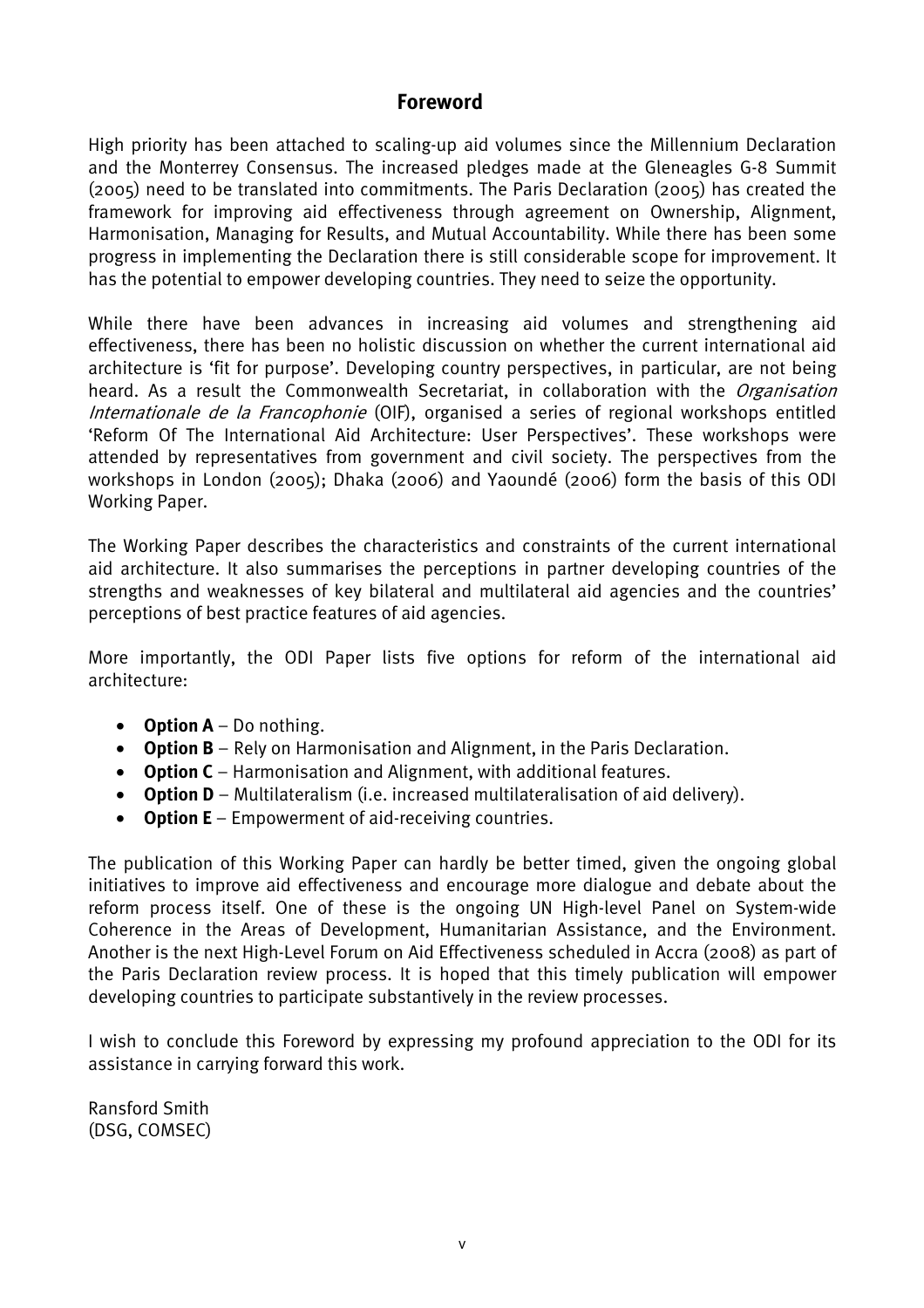## **Summary**

The commitments to double official overseas development assistance by 2010, the rise of new donors like China, India and Korea, and the explosion of new multilateral funds, combined with political developments like the Paris Declaration on Aid Effectiveness and recent moves to reform the United Nations (UN) have the potential to radically change the international aid delivery system. These changes are occurring without overall political or technical direction because there is no central aid architect to define the direction of change and hence to ensure that the effectiveness of the aid that is delivered is increased.

At the same time as these developments, various international political groupings including the G8, G20, the Commonwealth Secretariat and La Francophonie are taking a greater interest in the reform of the international aid system. More direct government and civil society engagement in these fora has the potential to build the trust and mutual accountability required for full implementation of Paris as well as the collective action required for significant UN reform. This paper sets out some options for reform which could be discussed by these political groupings and draws up a calendar of events for the next five years as the start of a process for identifying where and when high-level political engagement will be required to ensure significant reform of the international aid system.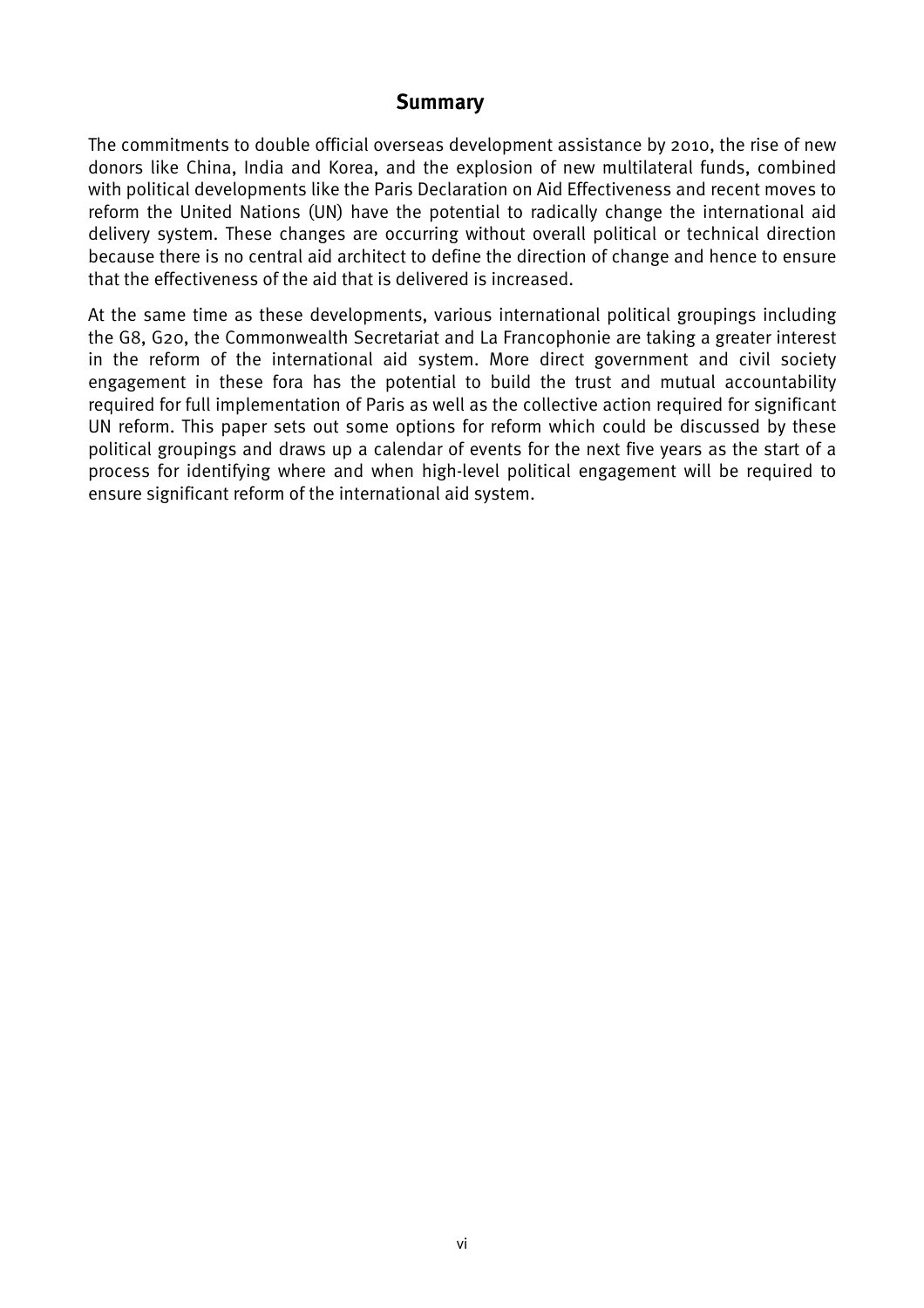## **1. Introduction**

The aid industry is undergoing significant change. On the one hand, volume is rising – from around \$US60 billion a year throughout the 1990s to \$US100bn in 2005 and a projected \$US130bn by 2010 (Figure 1). On the other hand, the architecture is becoming ever more complex, with a proliferation of agencies and special purpose vehicles. The United Nations Development Programme (UNDP) calculate that at global level there are now more than 1,000 financing mechanisms (Figure 2).



Donors, recipients and independent observers all agree that the system is too complicated and imposes high transaction costs on all parties (see, for example, Action Aid, 2005;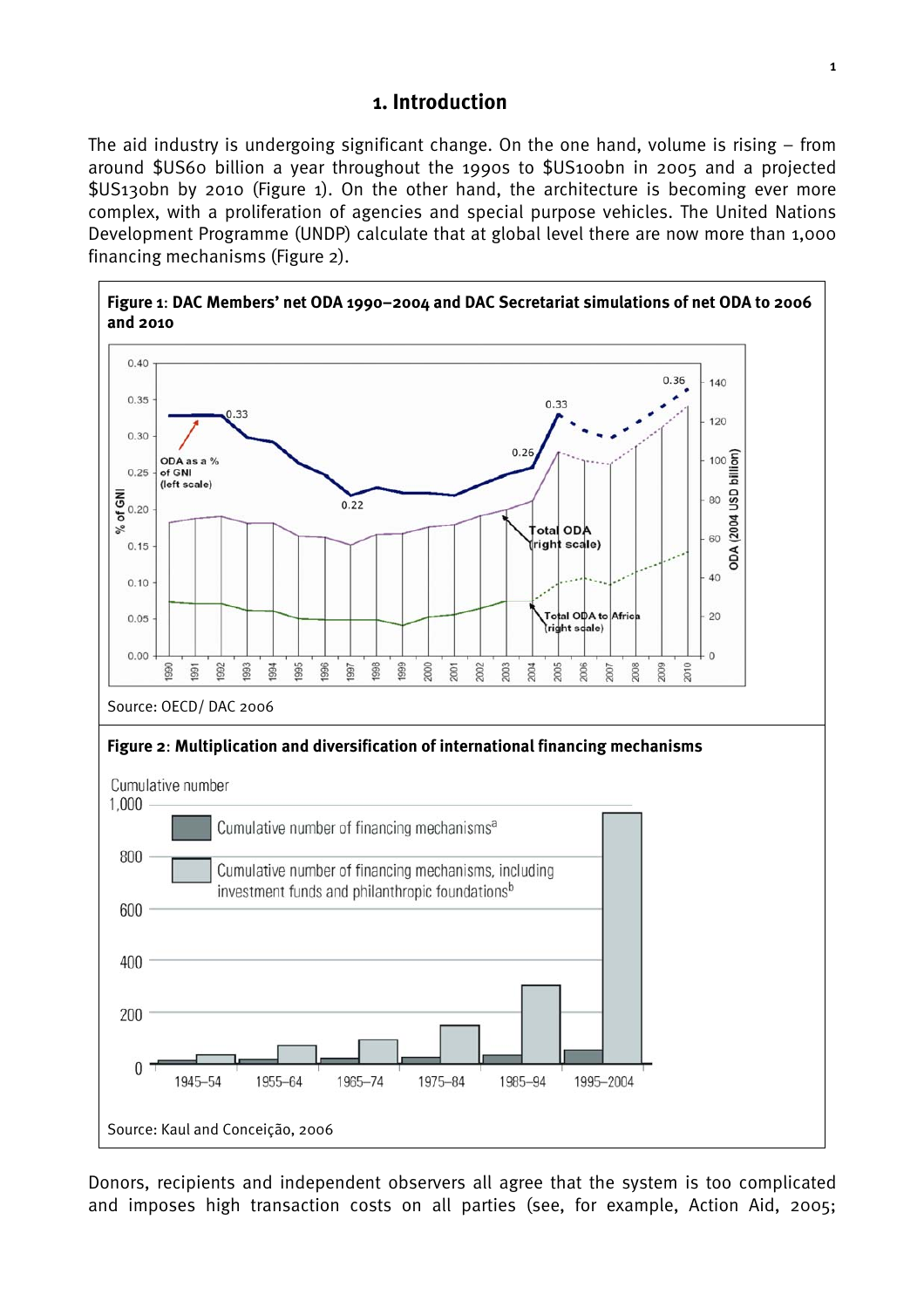Banerjee, 2006; Easterly, 2002; Knack and Rahman, 2003). Box 1 provides some examples which illustrate this vividly. Put simply, the architecture is not 'fit for purpose'.

So far, the main response to the problem has been to try and operationalise the ideas of alignment and harmonisation: in other words for donors to follow government plans and priorities (alignment) and to work together in that process (harmonisation). The ideas are illustrated in Figure 3. The Development Assistance Committee (DAC) of the Organisation for Economic Co-operation and Development (OECD) has taken the lead, and in April 2005 sponsored the Paris Declaration on Aid Effectiveness. This was signed by 35 donor countries, 26 multilateral donors, 56 recipients and 14 civil society observers. There are specific targets, reproduced in Annex 1. For example, one target states that two-thirds of all aid should be provided in the context of programme aid approaches, and another that 40% of all donor missions should be joint with others.



The Paris Declaration will not be easy to implement, but even if it is implemented in full, will it be enough? Should there also be systematic thinking about the overall structure of the industry and how it might be rationalised?

Some aspects of aid architecture are already on the agenda. For example, the process of reform of the governance of the IMF has begun following the ad hoc increases in the quotas for China, Turkey, South Korea and Mexico in 2006. This is a process that may take up to two years and requires significant political engagement from the various constituencies at the Fund if further reform is to progress as planned. Reform of the governance of the World Bank is also on the agenda. The UN High-Level Panel on System-Wide Coherence, co-chaired by the Prime Ministers of Pakistan, Mozambique and Norway, is due to publish its report in early November 2006 (as this paper is being written). It is expected to propose a series of potentially far-reaching reforms to the UN system. The 2005 UN Millennium Review Summit agreed reforms to the Economic and Social Council (ECOSOC) which include mandating it to hold a biennial high-level Development Co-operation Forum (UN, 2005: para. 155). This is due to meet for the first time in 2007 and may provide a forum for both donor and recipient governments to discuss reform of the system. These developments suggest that there is an appetite for debate about some aspects of the future aid architecture.

2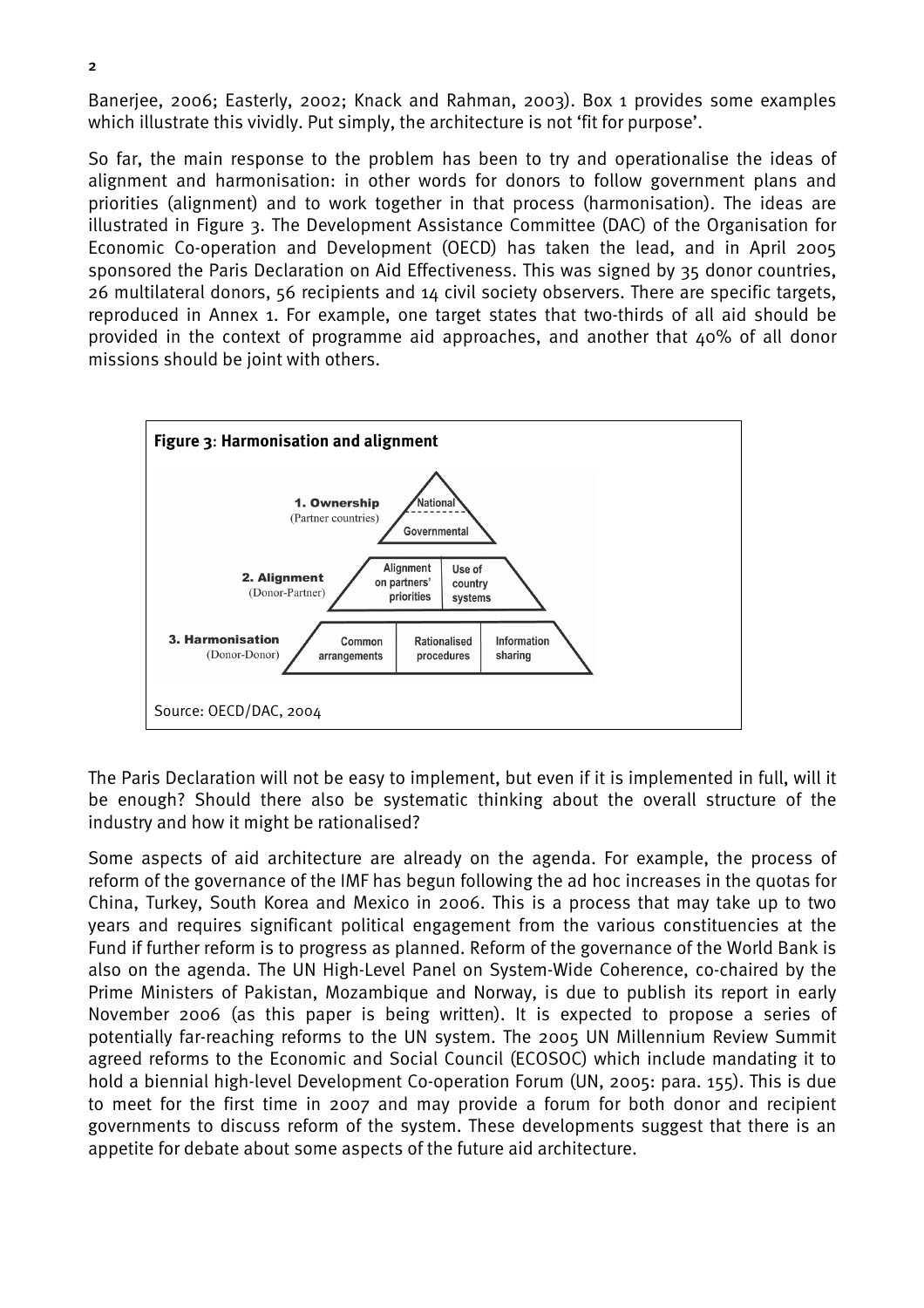#### **Box 1: Examples of the complexity of the aid system**

- The WHO has 4,600 separate agreements with donors and has to provide 1,400 reports to donors each year (*Personal communication with Simon Maxwell, Downing Street, July 2006*).
- Uganda has over 40 donors delivering aid in-country. The Government of Uganda's own figures show that it had to deal with 684 different aid instruments and associated agreements between 2003/04 and 2006/07 for aid coming into the central budget alone (*Ugandan Ministry of Finance, Planning and Development's 'Development Management System' and the Donor Economists Group in Uganda*).
- A 14-country survey by the OECD and the World Bank showed an average of 200 donor missions per year, three-quarters of these by a handful of donors (the 'chronic travellers'). Cambodia and Vietnam received 400 missions each, Nicaragua 289, Bolivia 270, Bangladesh 250 (*OECD/DAC, 2006b*).
- There are 90 global health funds (*Benn, 2006*)
- In Vietnam, 11 UN Agencies provide between them only 2% of aid (*Ryan and Morch, 2005*).
- St. Vincent, population of 117,000, was asked to monitor 191 indicators and Guyana 169 indicators on HIV/AIDS (*World Bank, 2005b*).
- The number of registered NGOs in Banda Aceh rose from 80 before the tsunami to 180 by June 2005 (*World Bank, 2005*a).

Whether there is desire to address wider architecture issues, and what those issues might be, has been the subject of work carried out jointly by the Commonwealth Secretariat and the Organisation Internationale de la Francophonie. A principal objective of this work has been to bring Southern voices to bear on the debate. There have been three workshops, in London, Dhaka and Yaoundé, facilitated by the two organisations with the support of the Overseas Development Institute in London. The workshops have been attended by 73 senior officials and civil society representatives from 27 countries.<sup>1</sup>

 $\overline{a}$ 

<sup>&</sup>lt;sup>1</sup> Background documents to these workshops can be found at www.odi.org.uk/PPPG/cape/what\_we\_do/aid\_effectiveness/engaging\_in\_debate.html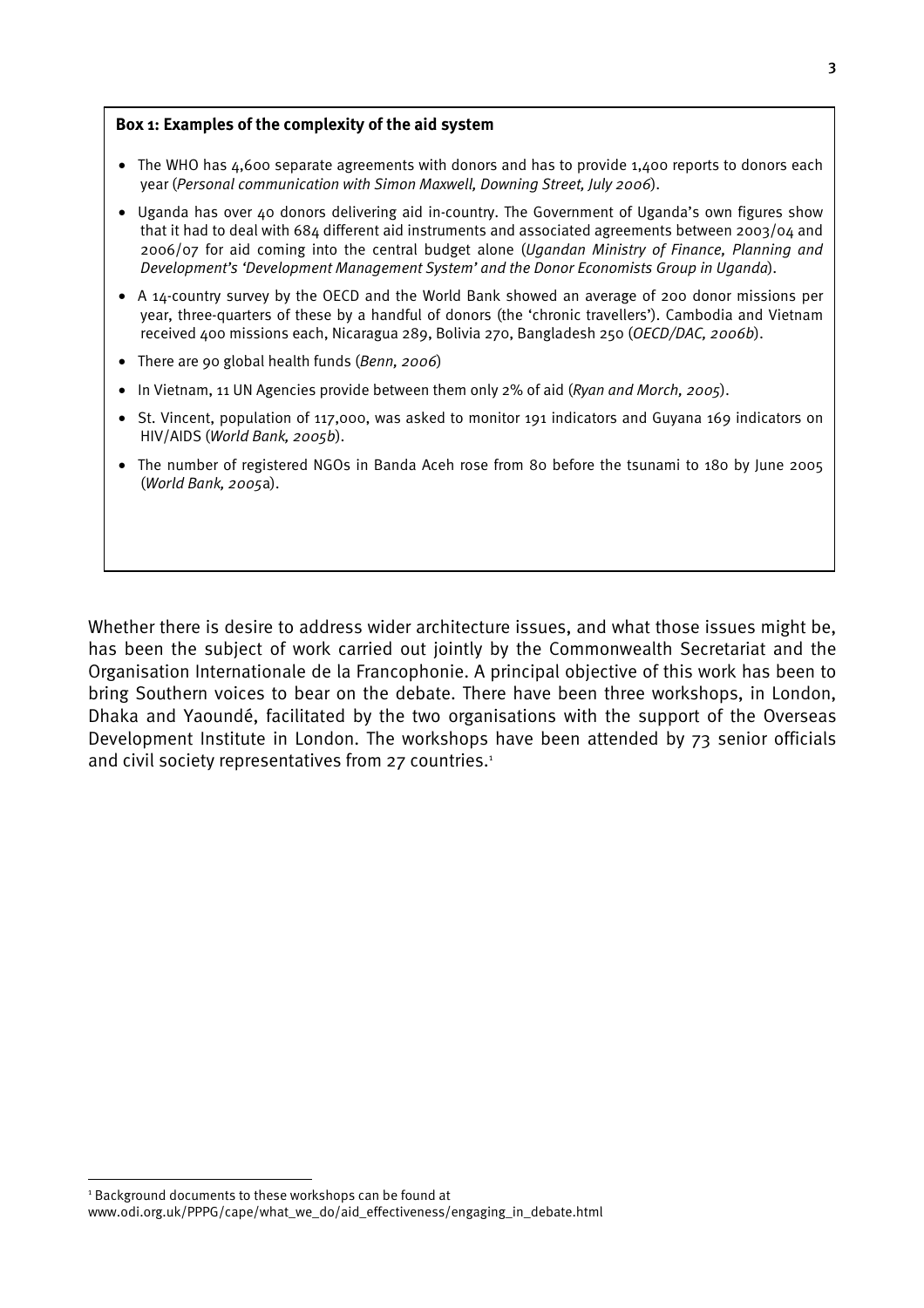## **2. The current aid architecture: characteristics and constraints**

The complexities of the aid system are well known, but there are some remarkable features: a large number of agencies, a high proportion of bilateral aid, high proportion of technical assistance, large role of private flows and NGOs.

The international aid system consists of a loose aggregation of more than 150 multilateral agencies, including the UN system agencies and the global and regional financial institutions (OECD/DAC, 2006a), 33 bilateral agencies which are members of OECD/DAC, at least 10 non-DAC governments providing significant sums of ODA, and a growing number of vertical global funds. Bilateral aid agencies contribute nearly 70% of the total aid disbursed, with multilateral agencies contributing the remaining 30%. The creation of new funding mechanisms has increased in recent years: as many have been created in the past 10 years as were formed in the prior five decades (Kaul and Conceição, 2006). The latest newcomers include the Millennium Challenge Corporation (MCC), launched by the USA, the Global Fund to Fight AIDS, Tuberculosis and Malaria (GFATM), and the pilot International Financing Facility for Immunisation.

In the decade since 1993, DAC donors accounted for around 95% of all international aid. A recent trend not yet picked-up in the DAC statistics is the emergence of a significant number of non-DAC donors, in particular from Asia, which has been especially evident in the aftermath of the tsunami. For example, Korea and Turkey reported figures larger than two DAC members in absolute terms for 2004. In addition, Korea is aiming to reach \$1bn by 2010. China has committed to providing \$10bn in concessional loans and preferential export buyer's credit within the next three years. India is considering increasing its provision to Africa roughly tenfold compared to 2004/05 levels. It is unclear though what proportion of either the Chinese or Indian increases would qualify as concessional under DAC definitions (Manning, 2006). ODI research shows that non-DAC donors, most of them Asian, provided up to 12% of humanitarian aid between 1999 and 2004, with the figure peaking at over \$700 million in 2001 (Harmer and Cotterrell, 2005). China has become the third largest donor of food aid in the world (WFP, 2006).

Even though the G8 provides over 70% of its financing, and financial contributions still largely dictate policy influence, the international aid architecture has not developed as the result of a master-plan and has no central architect. There is little co-ordination of inputs and processes between the large donor agencies, and no single approach to the objectives and outputs of aid programmes. Where decisions about replenishments to multilateral funds are made, these are taken individually with little attention paid to developments in the system as a whole. The negotiations also rarely achieve more than marginal adjustments to the previous situation.

There are a number of theories about why the system has evolved in this way. Both recipients and donors act as a result of complex political pressures and institutional incentives. All sides to negotiations for reform of the system play complex 'games' to balance out these pressures as they try to achieve their objectives.

One starting point is to ask why aid agencies exist at all; why do finance ministries in donor countries not just hand over a cheque to finance ministries in recipient countries? The existence of aid agencies can be explained by the role they play in mediating between different interest groups at home, and between these groups and interest groups in the recipient countries. This role is vital in the absence of full information, trust and accountability between the different actors (Martens, 2005). Taking this analysis as a starting point, it is possible to examine the role played by both multilateral and bilateral agencies.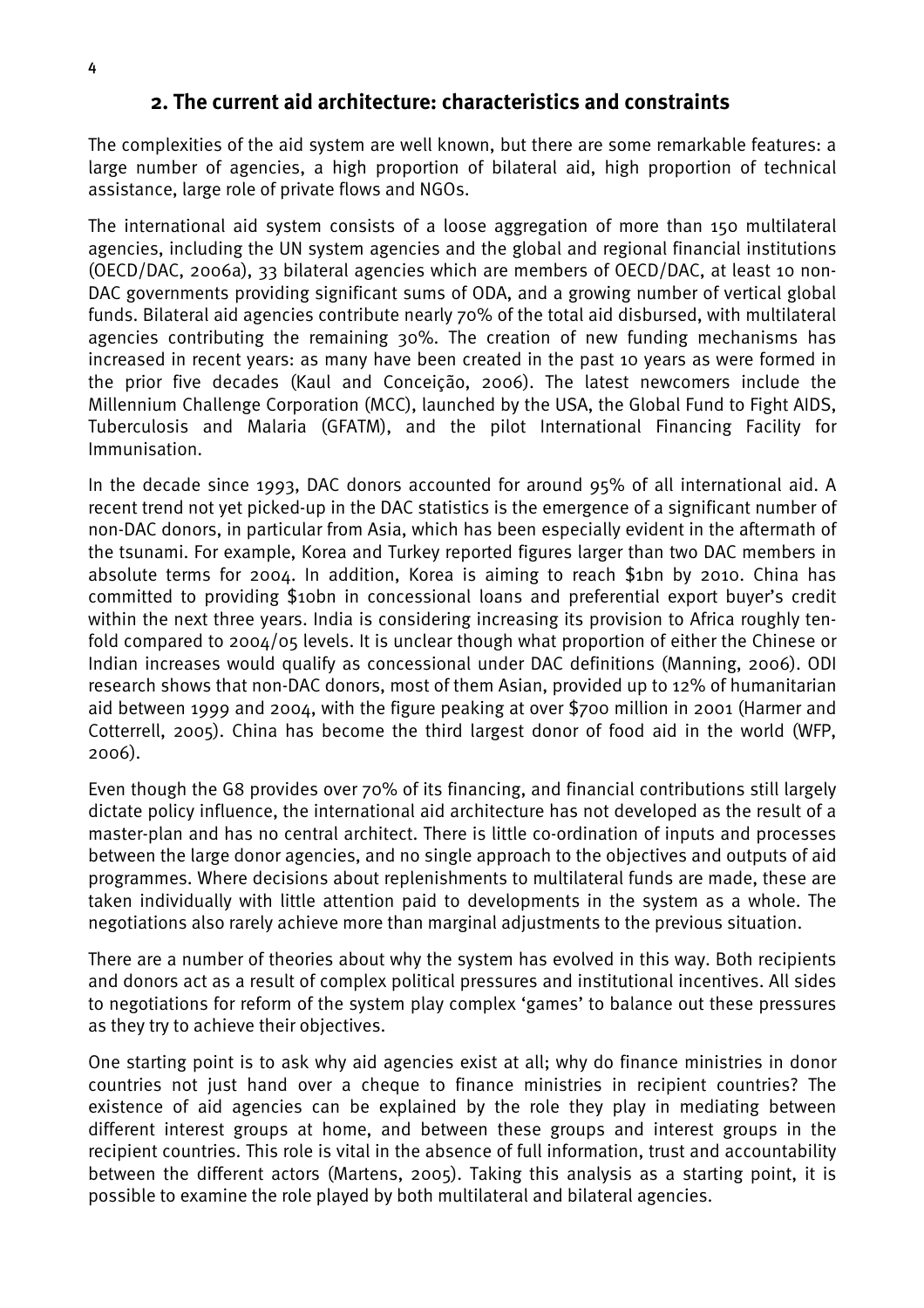Despite the fact that multilateral agencies only account for around 30% of total ODA disbursed, they offer some significant advantages. They help to contain competition and conflict among donors and so provide a mechanism for collective action. Evidence shows that they balance their aid allocations somewhat better than bilateral aid agencies. This enables countries which would otherwise be donor 'orphans' to access development resources (see, for example, Levin and Dollar, 2005). Despite the recognition that they have not always encouraged the policies which promote development and reduce poverty in recipient countries, multilateral agencies have been able to increase the legitimacy of unpopular policies (such as reform of macro-economic policy) that have led to positive results. They can help to reduce the costs and increase the credibility of policy-relevant information as a result of their economies of scale, and, in comparison to the bilateral agencies, have a greater capacity for research, advice and development innovation. However flawed, the governance structures of multilateral agencies also give recipient governments some say in decisionmaking, in contrast to bilaterals which offer no formal mechanism for recipient voices to be heard.

Bilaterals offer some advantages too. The history of their engagement with some countries and regions arguably gives them greater insight and knowledge of the development processes in recipient countries. It has also been argued that they are able to provide greater coherence of aid with other policies such as trade and security. Because of their size and governing structure, many are also able to offer greater flexibility than multilateral agencies. This can allow them to react more quickly to developing situations and significantly increase the speed of disbursement.

Rogerson et al. note that four underlying factors can be identified as the tensions between different views on the appropriate architecture are played out in the debate about reform. Some of these factors are ongoing and some are new:

- *Multiple foreign and security policy objectives*, that may or may not be bundled with anti-poverty goals, with no common weighting system.
- The continued existence of *institutional barriers* insulating aid programmes, to different extents, from hard budget constraints and political pressure attached to them.
- *Reduced willingness, or ability, to use aid in its current form* at both ends of the recipient spectrum: more advanced countries reject foreign intrusion; weaker countries badly need aid but cannot demonstrate the ability to use it.
- *Symbiotic relationships with private and voluntary organisations,* partly funded by official aid, but competing with it for taxpayer attention (Rogerson et al., 2004)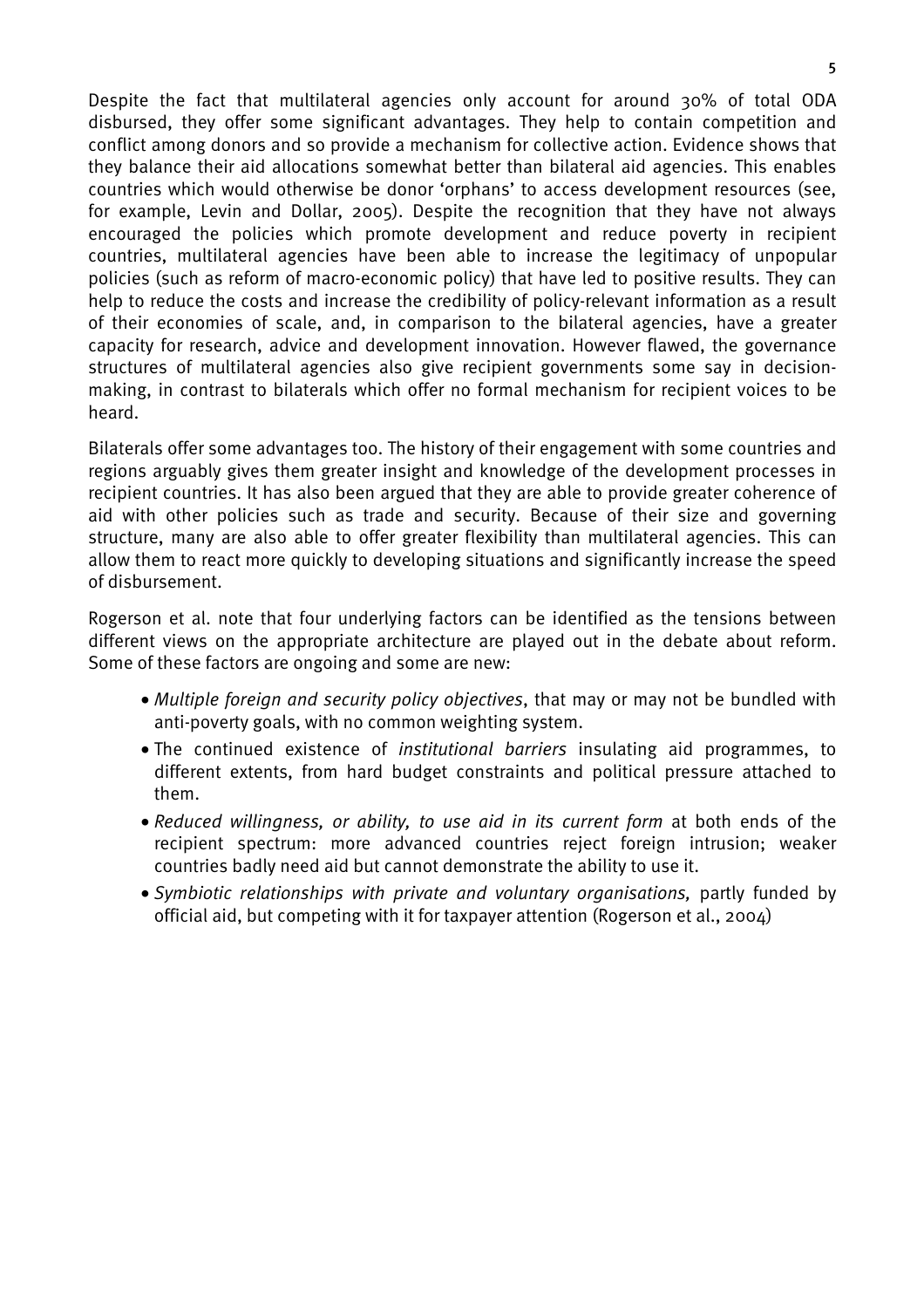

Figure 4 shows the four possible futures for the aid system.

As highlighted above, there is no central aid architect and the system is changing within the four dimensions shown in the chart, with little political direction being given to promote overall aid coherence and effectiveness. This has led a number of NGOs to work within recipient countries to characterise different donor agencies in order to help governments make choices about the costs and benefits of engaging with different agencies. They have developed indicators to assist this assessment.



Oxfam carried out a survey of donor practices in 2004. This focused on five main variables: simplifying reporting requirements; delivering aid on time; committing for the long term; fitting

 $\overline{a}$ 

<sup>&</sup>lt;sup>2</sup> This graph was created by Tim Harford, an economist at the World Bank-International Finance Corporation Private Sector Vice Presidency, with inputs from Andrew Rogerson. It was first used in the World Bank-IFC 'Private Sector Development' homepage in May 2005 to encourage people to vote on the future of aid.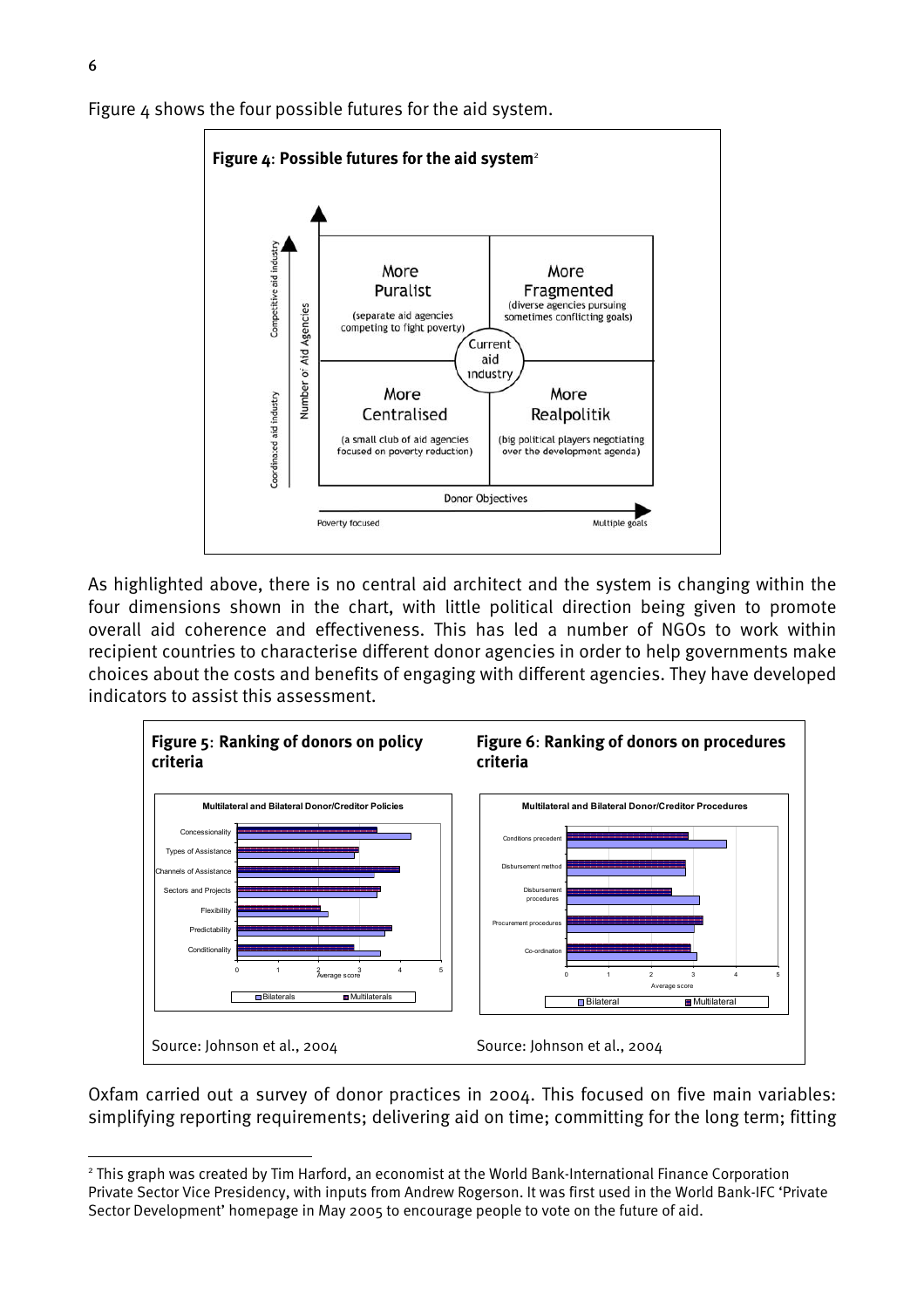in with the government budget cycle; and imposing minimal conditions. Among the multilateral agencies, the EC scored well on reporting requirements, but quite poorly on timely delivery of aid. The World Bank, on the contrary, was judged too heavy on reporting and conditionality requirements, but fared very well on long-term commitments and delivering on time and through the budget (Oxfam, 2004).

The work of Debt Relief International (DRI) is more comprehensive.<sup>3</sup> The organisation has been working with 12 heavily-indebted poor countries (HIPCs) in sub-Saharan Africa to develop a methodology able to assess the quality and performance of assistance from different donors. This methodology focused on the characteristics of donor policies and procedures, in particular concessionality, types of assistance, flexibility, predictability and conditionality. For procedures, the main areas covered include disbursement methods, schedules and procedures, procurement rules and co-ordination. The preliminary results are shown in Figures 5 and 6.

Other NGOs are attempting to monitor the size of aid flows and how they live up to donorcountry commitments, either at the global level (Development Initiatives and DATA, for example) or the country level (the newly formed African Monitor and the Open Society Initiative inspired 'Publish What You Fund' in Romania, for example). Others analyse the quality of aid either at the global level or within individual countries (Action Aid's 'Real Aid' reports, the Reality of Aid, and the Open Society Initiative in a number of countries, for example).

 $\overline{a}$ 

<sup>&</sup>lt;sup>3</sup> Annex 2 contains a mutual accountability matrix developed by DRI and provides a more technically-focused set of best-practice criteria.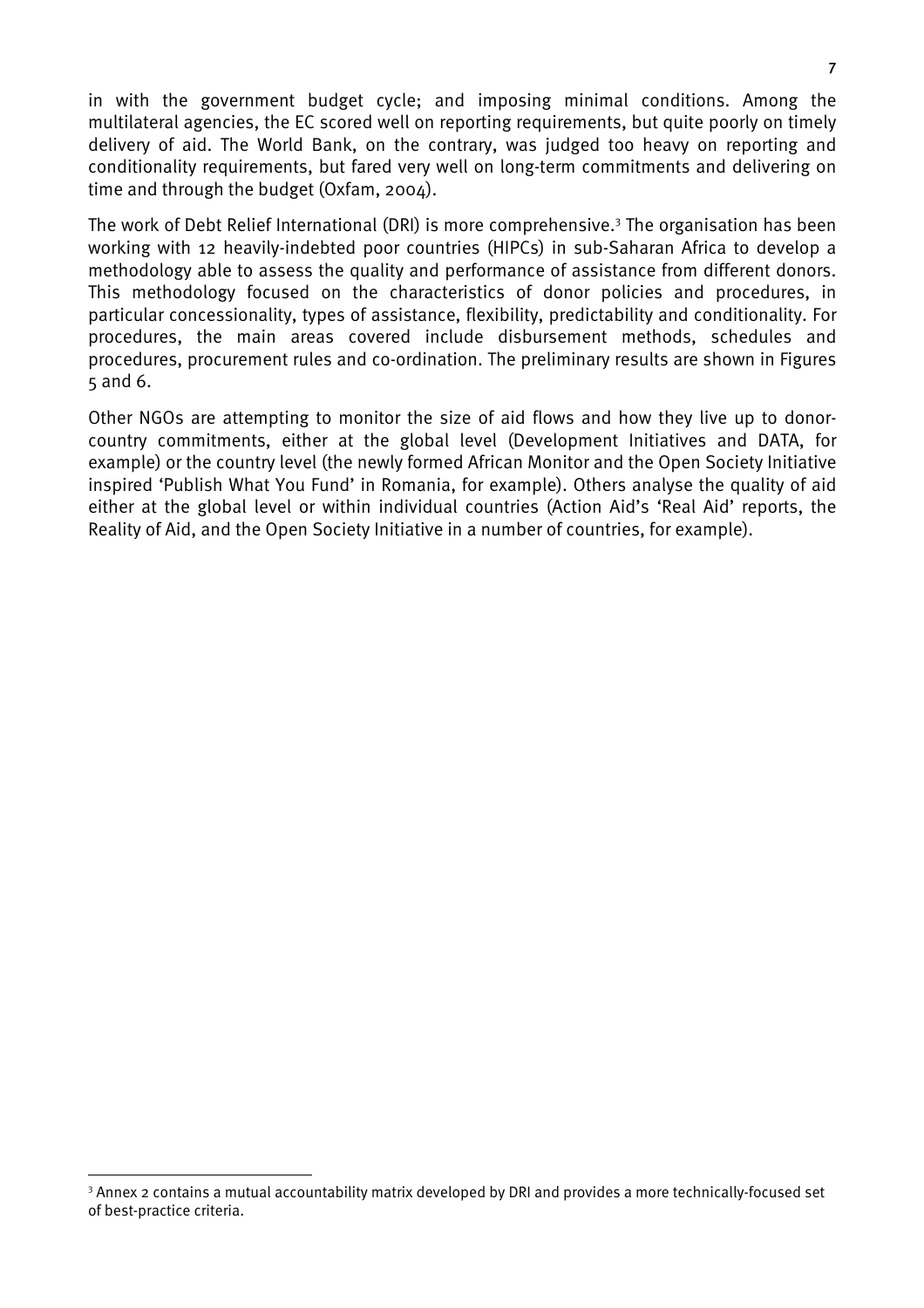### **Box 2: Evaluation of the aid system**

The workshop participants in Dhaka and Yaoundé were asked to evaluate the aid system by undertaking an exercise to identify the strengths and weaknesses of different agencies. The judgements were necessarily subjective, but produced challenging answers.

| <b>Dhaka Workshop</b>                                      | Yaoundé Workshop                                         |
|------------------------------------------------------------|----------------------------------------------------------|
| The World Bank generally scored highly for scale,          | The World Bank/IDA scored highly on level of             |
| technical expertise, efficiency and sector focus, but      | financing, concessionality, budget support,              |
| poorly for terms of finance, consultation, flexibility     | predictability, untying of aid, alignment, efficiency    |
| and transparency. It was also thought not very cost-       | and long-term impact. It scored poorly on                |
| effective.                                                 | conditionality, level of bureaucracy, transparency and   |
|                                                            | flexibility                                              |
| <b>UNDP</b> scored highly in transparency, and responding  | <b>UNDP</b> scored well on untying, long-term impact and |
| to national priorities, but not in efficiency or providing | concessionality, but poorly on bureaucracy and speed     |
| large-scale finance.                                       | of disbursement.                                         |
| The Asian Development Bank scored highly for scale,        | The African Development Bank scored highly on level      |
| sector focus, customer-friendliness and regional           | of financing, accountability, concessionality,           |
| expertise, and less well for terms of finance,             | transparency and long-term impact, but poorly on         |
| flexibility, response speed, mutual respect and open-      | disbursement speed, flexibility, transparency,           |
| mindedness.                                                | efficiency, bureaucracy and budget support.              |
| The EU scored highly on mutual respect and on size,        | The EU scored highly on level of financing,              |
| but poorly on speed and flexibility.                       | accountability, concessionality, untying of aid, access  |
|                                                            | for CSOs to aid and long-term impact, but poorly on      |
|                                                            | conditionality, bureaucracy, disbursement speed,         |
|                                                            | respect for national systems and ownership.              |
| DFID scored highly on efficiency, terms, orientation to    | DFID scored highly on alignment, predictability and      |
| national priorities, speed and flexibility and poorly on   | speed of disbursement. It did not score poorly on any    |
| scale, ability to fund infrastructure and tying status.    | of the characteristics identified.                       |
|                                                            |                                                          |
| Japan scored well on being customer-friendly,              | Agence Française de Développement scored highly on       |
| expertise and predictability, but poorly on poverty        | alignment, predictability and speed of disbursement.     |
| orientation and flexibility.                               | It did not score poorly on any of the characteristics    |
|                                                            | identified.                                              |
| <b>USAID</b> scored well on emergency response, but poorly |                                                          |
| on most other criteria.                                    |                                                          |

The efforts of DRI in particular represent important steps forward in promoting mutual accountability. However, the narrow focus on technical matters mostly related to financial management and general policy concerns leaves room for further discussion on the wider implications of comparing donor performance and comparative advantages at the country level. Box 2 shows the results from an exercise at two of the Commonwealth/Francophonie workshops attempting to obtain a more country-level perspective. Working in small groups, participants undertook an exercise to identify best-practice criteria for different donors. They then ranked donors with which they were familiar against these criteria.

Exercises like those of DRI and the Commonwealth/Francophonie workshops can provide insights into country preferences for donor characteristics. When pulled together they suggest the potential for developing a charter of best practice for donor behaviour. Box 3 has a synthesis of the donor characteristics valued by workshop participants.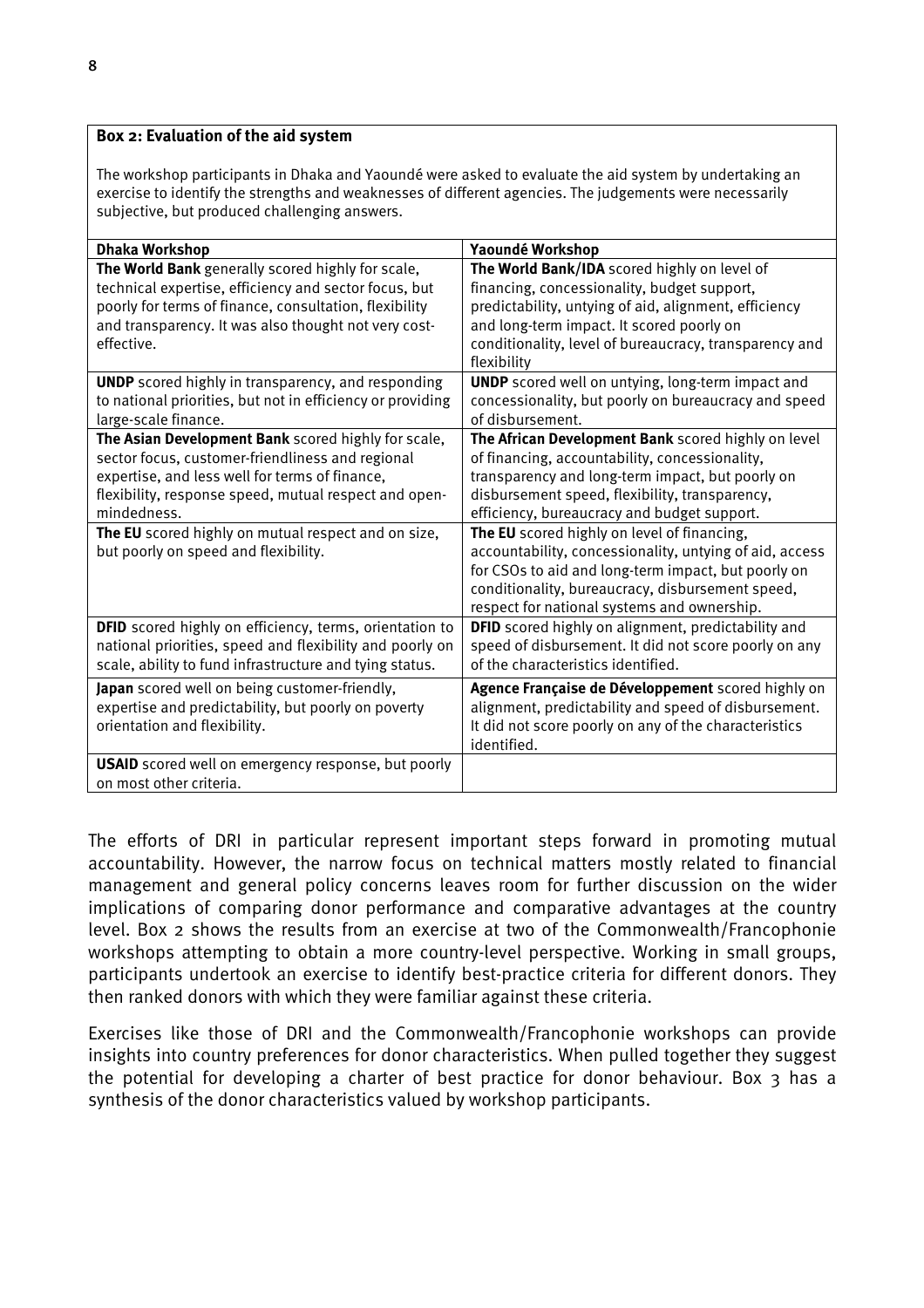## **Box 3: Developing a charter of donor best practice**

This draws together the best-practice characteristics produced at the Dhaka and Cameroon workshops by participants. It categorises them by the number of groups which agreed that the characteristic was an important one to look for in a donor.

#### **Chosen by Five Groups Chosen by One Group**

High concessionality **Customer friendly** Predictability **Emergency response** Volume of financing Internal governance

Efficiency/cost-effective Open-minded Light bureaucratic procedures **Canadia** Dutcome-driven Untying of aid **Ownership** 

#### **Chosen by Two Groups Pro-poor**

Good monitoring and a set of the Rights-based Knowledge transfer Sector focus

Alignment Able to fund infrastructure Flexibility Access for CSOs to aid Transparency **Accountability** Budget support **Chosen by Four Groups Consistency of donor policy over time** Participatory approach Decentralisation of aid-management Speed of disbursement Environmentally friendly Knowledge banks **Chosen by Three Groups Light on conditionalities** People-oriented Regional focus **Strengthening capacities** Technical expertise Use of national expertise Long-term impact Long-term projects Mutual respect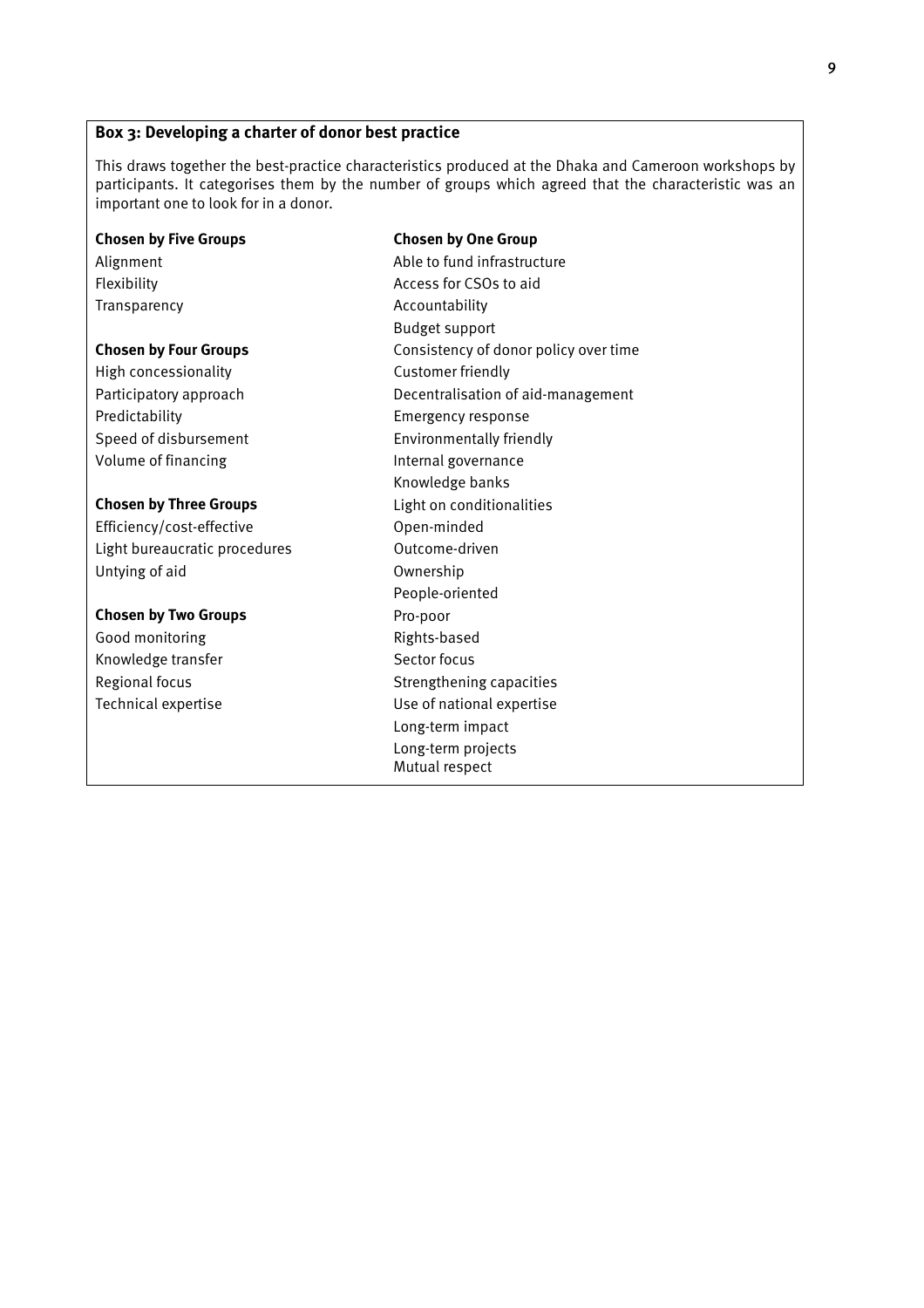## **3. Options for the future aid architecture**

The Paris Declaration on aid effectiveness, the workshop discussions and other recent developments provide a foundation for debating changes to the aid architecture. In all the workshops, participants emphasised the importance of implementing the Paris Declaration. The role of civil society, as an honest broker and independent advisor, was also underlined. Having pulled the ideas from the workshops together with others promoted in the literature and other fora, it seems that there are five options, each of which has advantages and disadvantages. These are summarised in Box 4 and explained in more detail in the text below.

## **Box 4: Options for reform of the international aid architecture**

## **Option A – Do Nothing**

**Features** Slow implementation of Paris; Creation of more vertical funds and special purpose vehicles.

### **Advantages** Easy.

**Disadvantages** Incoherence of aid system remains, with high transaction costs for all parties.

### **Option B – Rely on Harmonisation and Alignment**

**Features** Gradual implementation of Paris leads to better H&A at country level; New vertical funds and special purpose vehicles continue to be created; DAC remains largely a bilateral donor club.

**Advantages** Basic building blocks already in place, with monitoring of progress against Paris targets; Leaders able to satisfy constituencies or raise new money by creating new vehicles; DAC functions effectively and is already opening to non-DAC observers.

**Disadvantages** Number of aid agencies continues to be large and rising; Strong institutional incentives make implementation of Paris inevitably slow; Few opportunities for mutual accountability; Southern voices have difficulty in being heard; Recipient-country governments have difficulty managing aid donors.

#### **Option C – Harmonisation and Alignment Plus**

**Features** Recipient countries take the lead in driving H&A; Donor numbers in each country controlled, with more joint programmes and offices; DAC should become open to wider membership, including non-OECD member observers; National-level Paris agreements and 10-year partnership agreements agreed; Mutual peerreview programmes implemented; Independent monitoring group at country level begins and countries request multi-donor evaluations; Publication of a World Aid Report considered; The UN sets norms and standards for co-ordination, harmonisation and delivery of aid.

**Advantages** Recipient countries have stronger voice, or try to; Self-denial by donor agencies leads to some cost savings; DAC has the infrastructure to be a forum for wider debate; Promotes mutual accountability and ensures predictable aid flows for completion of projects and programmes and sets measurable targets.

**Disadvantages** Changes rely largely on goodwill and negotiating competence; Still a large number of aid agencies, and high transaction costs; Developing-country voices in the aid architecture debate are difficult to mobilise.

#### **Option D – Multilateralism**

**Features** A determined effort is made to simplify the aid system while retaining diversity, by increasing the share of aid channelled through the World Bank, the UN, the MDBs and the EU; UN and IFI governance reform is given high priority and a single UN Development fund formed; A forum such as a reformed and strengthened ECOSOC becomes the principal arena for discussion of aid issues.

**Advantages** Radical simplification of aid system, leading to streamlining and lower transactions costs; Easier for recipient countries to manage; Recipient voices more easily heard; Mutual accountability becomes easier.

**Disadvantages** Difficulty of reaching agreement on UN reform; Equal difficulty in making quick decisions in a multilateral context; Resources may fall if donors are not satisfied on efficiency and transparency.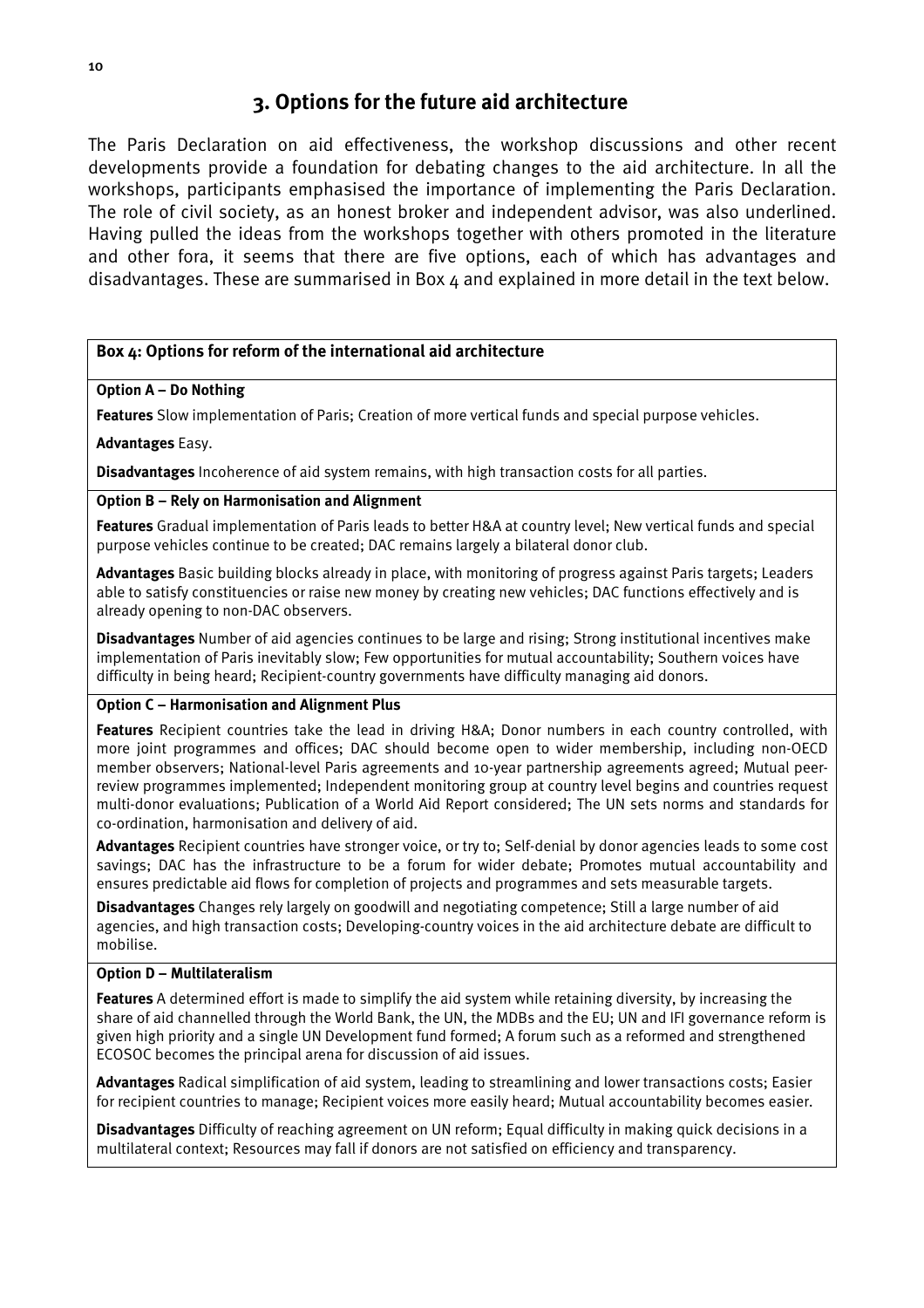#### **Box 4: cont'd**

#### **Option E – Empower Recipient Governments**

**Features** Developing countries are equipped with better information about the relative performance of aid agencies, the result of independent monitoring and evaluation; They are then given more say in the choice of which agencies act as suppliers of aid, perhaps through vouchers or similar; A forum such as a reformed and strengthened ECOSOC becomes the principal arena for discussion of aid issues.

**Advantages** Rational allocation system possible; Recipient countries making their own choices of supplier of aid; Accountability easy to manage.

**Disadvantages** Difficult to establish universally accepted and independent benchmarks of performance; High level of audit and accountability needed to avoid rent-seeking; Resources may fall if donors are not satisfied on efficiency and transparency.

Progress towards achieving these five options requires concerted action by all stakeholders in the international aid system. The rest of this section explores in greater detail exactly what is required, while section  $\Delta$  highlights the recent developments within the system which may provide opportunities for building dialogue and consensus around the different options.

**Option A** is less of an option and more of a scenario of what is likely to happen if governments make little effort towards the implementation of the Paris Declaration. International pressures, including G8 processes and initiatives by bodies like the Gates Foundation, will lead to the creation of new funds and programmes. UN reform is probably slow and piecemeal in this scenario. The planned governance reform of the World Bank and the IMF makes only limited concessions to the demands of developing countries. The costs and benefits are easy to imagine: the status quo is always an easy option, but leaves the high inefficiencies of the present system untouched.

**Option B** is the most likely outcome if governments make an effort and Paris is implemented at the top end of the range of expectations, but with other reform efforts making little progress. As in the previous scenario, new funds continue to be created. The achievements here are not negligible and nor are they easy to win: implementation of Paris will require sustained pressure. In this model, the DAC is likely to play a major role, with some, but limited, participation by developing countries. Mutual accountability remains largely a rhetorical ambition and Southern voices generally have little weight.

**Option C** represents an extension of the Paris Declaration in which developing countries themselves decide to play a more assertive role. This will require greater national leadership in aid policy and management as well as in the development and implementation of national development strategies. Some recipient countries will wish to reduce radically the number of donors, as India has done. Others will insist on donors working more together, sharing offices and if possible allowing others to lead in particular sectors. As they do this, countries will expect to be heard more frequently in international meetings, though those that succeed in the project are likely to be relatively better-managed states. The implementation of Paris will always be difficult for fragile states, despite rhetoric by donors about 'shadow alignment'. Even in recipient countries moving forwards with the Paris agenda, this will require substantial commitment, as well as changes in behaviour, from the donor countries. Donors will need to consider making longer-term commitments to recipient countries and to engage in effective mutual accountability mechanisms. This will also require reforms within international institutions, perhaps with the DAC opening up its membership more broadly and a redefinition of the role of the UN within the international aid system.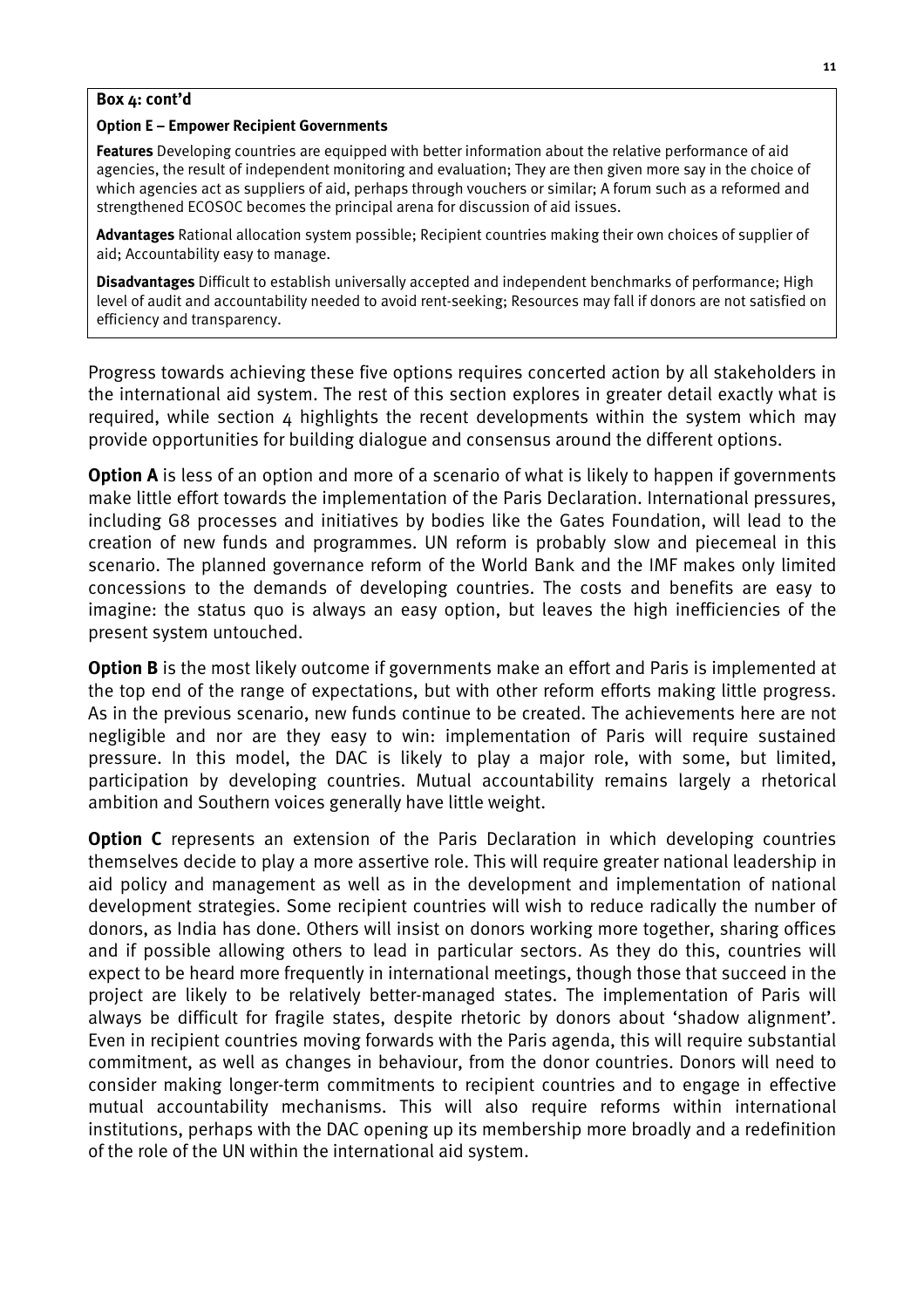There are many difficulties and risks associated with this approach, not least how to manage unequal power relationships in aid. In this connection, the legal procedures for arbitration and appeal in the Cotonou Convention bear closer examination.

**Option D** sets out to tackle head-on the imbalance between bilateral and multilateral aid. It recognises that the harmonisation and alignment agenda is necessary only because there are so many aid agencies. It responds to the slogan '*don't just harmonise, multilateralise*'. Though there are many advantages to this model, especially in saving transaction costs and in giving recipient countries greater voice, it is dependent on thorough reform of the multilateral system, in such a way as to achieve both voice and efficiency. It requires a change in the way bilateral agencies view their role and significant political commitment from donor nations as a result. The work of the High-Level Panel on UN System-Wide Coherence is a good test of the feasibility of this approach. Reform of ECOSOC will be vital to moving forwards with this option as it offers a more legitimate forum for discussion of the issues involved in shifting towards greater multilateralisation. If the High-Level Panel produces strong recommendations which can be implemented quickly, and ECOSOC reform proceeds satisfactorily, then Option D has good potential for success. The reform of the governance of the Bretton Woods Institutions is also a test. If these tests fail, then multilateralisation is unlikely to succeed.

**Option E** is speculative but may represent a long-term future for aid, and work in this area is beginning to happen (for example the DRI work referred to above). In this model, the overall global aid budget is allocated, through a voucher system, to recipient countries rather than aid agencies, and it is the countries which decide which agencies to use. Successful voucher systems depend on there being adequate supply and contestability, and are usually backed up by rigorous and independent monitoring and evaluation, on a whole range of performance indicators. Examples are league tables for schools and hospitals or certification systems for privately-provided services like nursery education in the UK. Successful reform of the UN system is likely to be critical to the achievement of this option.

Common to all of these options is the need to build the capacity of recipient governments to use the aid they receive more effectively to promote growth and developmental progress. This will require technical assistance and capacity-building for governments as well as civil society and parliaments to monitor developmental progress.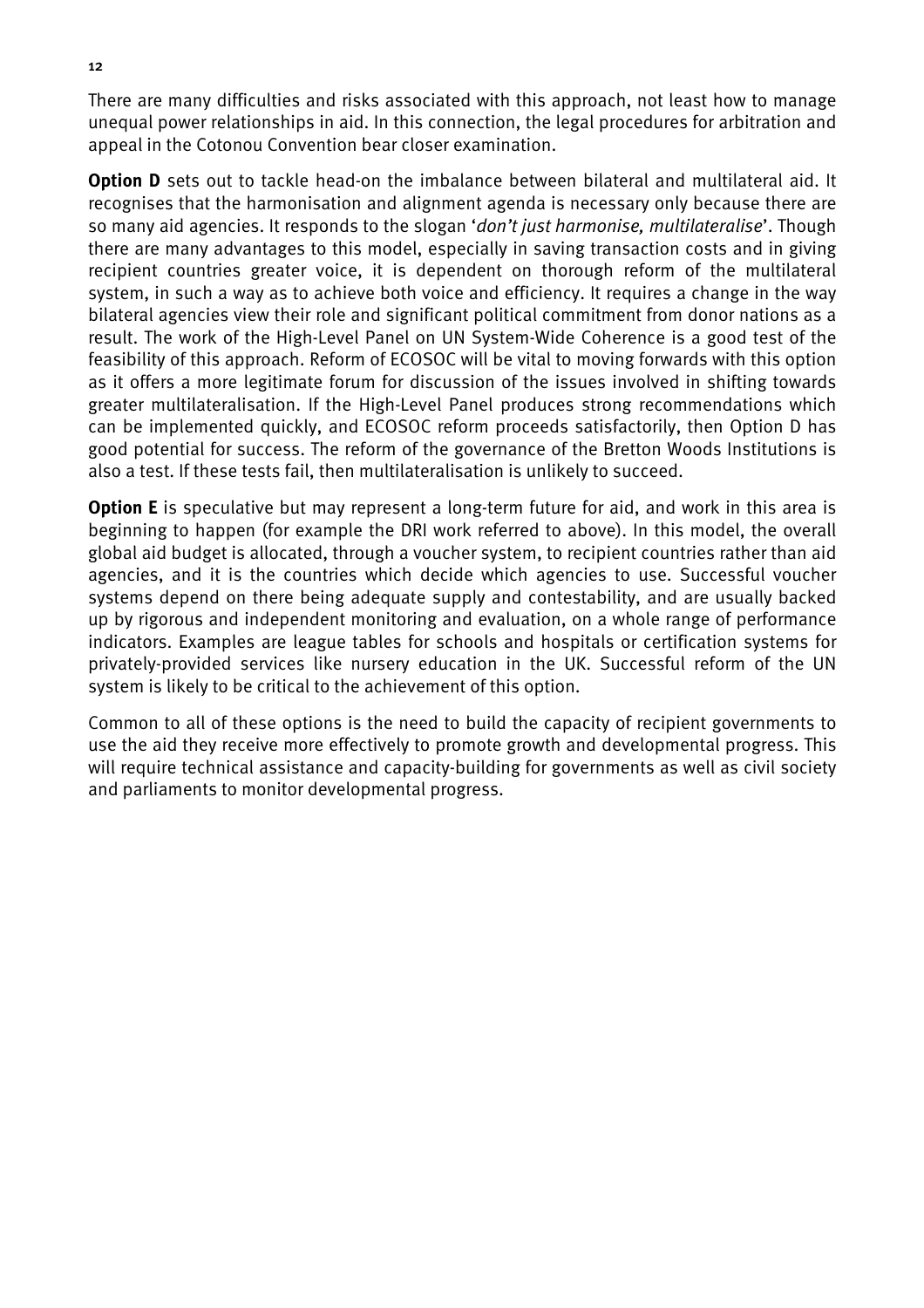## **4. Where are decisions about reform of aid architecture taken?**

Unlike the regulation of global trade, for example, one of the key features of the international aid architecture is that there is no forum that brings together all of the key players to discuss, and ultimately make binding decisions on, its reform. Until very recently, the main forum for discussion of issues relating to development co-operation has been the OECD DAC. This has the distinct disadvantage of being for OECD members only; recipient governments and civil society are only involved in discussions by invitation and this significantly weakens its legitimacy. Recent work undertaken by ODI, 'Southern Voices in Aid Architecture', found that one significant block to the engagement of Southern civil society organisations in the debate about the reform of the aid system is that there is no international forum in which they can contribute or undertake policy (Rocha Menocal and Rogerson, 2006). With so many other pressing issues, it is a rational decision to focus limited capacity on issues where advocacy and energy have the potential to change policies and decisions.

There are some signs that this situation is changing. As has been highlighted above, there have been a number of developments which might offer some opportunities, if not for binding decisions, at least for advancing the debate and increasing the political pressure on the different actors in the system. In addition, there are a number of international groupings and fora with overlapping membership which together might offer a way to build consensus on the next stage of reform.

The Paris Declaration, and its targets and indicators, offers perhaps the most potential for the most immediate changes to the way aid is delivered. The third High-Level Forum on aid effectiveness, which will take place in Ghana in 2008, will provide an opportunity for all the signatories to the Declaration, as well as civil society organisations, to assess progress in implementing its principles as well as developing the next stage of the discussion for reform.

The process of UN reform begun by Kofi Annan when he assumed office reaches its next stage in November 2006 when the United Nations System-Wide Coherence in the Areas of Development, Humanitarian Assistance and the Environment reports. If, as expected, this makes radical proposals for streamlining the UN's development architecture, there will be significant opportunity for reform of a key element of the international aid architecture which provides a third of all multilateral assistance.

The UN Millennium Review Summit, which took place in 2005, proposed a significant overhaul of ECOSOC. Included in its proposals was the mandate for ECOSOC to hold a biennial highlevel Development Co-operation Forum to review trends in international development cooperation, including strategies, policies and financing, and to promote greater coherence among the development activities of different development partners. Unlike the OECD/DAC, ECOSOC's membership includes both donor and recipient countries on an equal footing. One proposal is that this biennial forum provides a place for multi-stakeholder dialogue between governments, civil society and the private sector. Given its membership and the fact that the multilateral agencies have observer status, this proposed forum could well overcome many of the legitimacy problems which hamper other arenas for discussion.

Reform of the international aid architecture requires the active engagement and agreement of many different actors, bilateral and multilateral donor agencies as well as national governments within the donor and recipient nations. In addition, to ensure the legitimacy and effectiveness of the reforms, key elements of both civil society and the private sector will have to understand, and at least broadly agree with, the general direction proposed. Reform of the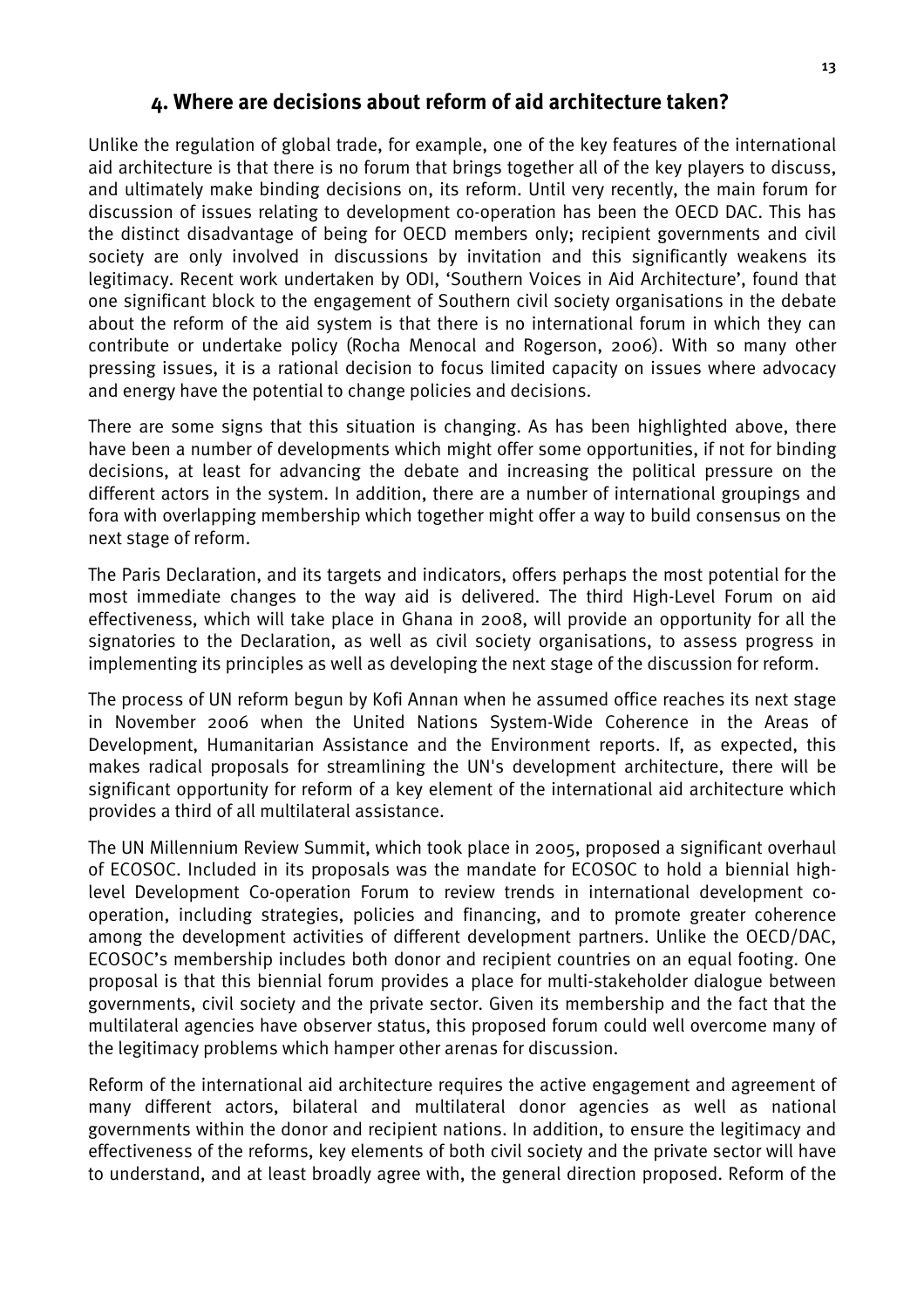architecture therefore presents a complex collective-action problem; how can consensus, and in the end trust, be built to allow significant and meaningful reform to occur?

In addition to the processes and fora highlighted in this paper, there are a number of intergovernmental groupings where discussions about aid architecture occur. Most of these have overlapping memberships and, if discussions in these run in parallel to work on the Paris Declaration and UN reform, they offer the potential to build consensus and hence promote reform. These groupings include:

- *The G8:4* While its highly restrictive membership is a disadvantage in terms of legitimacy, the fact that this grouping contributes over two-thirds of ODA makes it an important forum. The inclusion in recent years of some middle-income governments on the fringes offers at least the potential that different views might be discussed. The G8's commitments to increase ODA substantially demonstrate that it is possible to achieve significant policy decisions within the grouping.
- *The G20:5* This informal grouping involves governments representing two-thirds of the world's population and 85% of the world's GDP, potentially providing it with greater legitimacy than the G8. It is a relatively new political grouping which is only now finding a role and relevance. At their 2005 Summit they committed to play an active role in addressing critical development issues (G20, 2005) therefore offering the potential for building broader consensus.
- *The Commonwealth Secretariat*: This is one of the oldest political groupings in the intergovernmental constellation and has 53 members including developed, middleincome, low-income and small-island states in its membership.<sup>6</sup> While the Commonwealth offers no opportunity to implement reforms to the aid system, its membership possesses a significant degree of trust not found in many places in the international arena and, as such, presents the potential to build consensus across a broad set of countries with very different views on reform of the aid system. At their recent meeting in Colombo in September 2006, Commonwealth finance ministers mandated the Secretariat to establish a working group of senior officials drawn from across the membership to consider reform of the aid architecture and how the Commonwealth might influence the debate (Commonwealth Secretariat, 2006).
- *La Francophonie*: This grouping plays a similar role to that of the Commonwealth Secretariat but for Francophone countries. Coincidentally it too has 53 members spanning a similarly broad range of economic status to that of the Commonwealth.<sup>7</sup> A few of these are also members of the Commonwealth, but the majority are not. It too offers the potential to build political consensus about reform.

Taking these processes and groupings together, and including other key international events within the main multilateral actors, the World Bank and the IMF, a calendar of events can be constructed which could provide the basis for a series of steps in the reform process of the aid architecture. This calendar is shown in Figure 7. The European Union is a critical multilateral actor in its own right, but in the next five or so years there is limited scope for promoting reform within established processes, though the negotiation of the European Partnership Agreements should not be forgotten in this context, and are happening now and expected to conclude in 2008.

 $\overline{a}$ 

<sup>5</sup> For a full list of members see http://www.g20.org/Public/AboutG20/index.jsp#membership

For a full list of members see http://www.francophonie.org/oif/membres.cfm

<sup>&</sup>lt;sup>4</sup> Members: USA, France, Russia, UK, Germany, Japan, Italy and Canada.

 $^6$  For a full list of members see http://www.thecommonwealth.org/Internal/142227/members/<br>7 For a full list of members see http://www.francophonie.org/oif/membres.cfm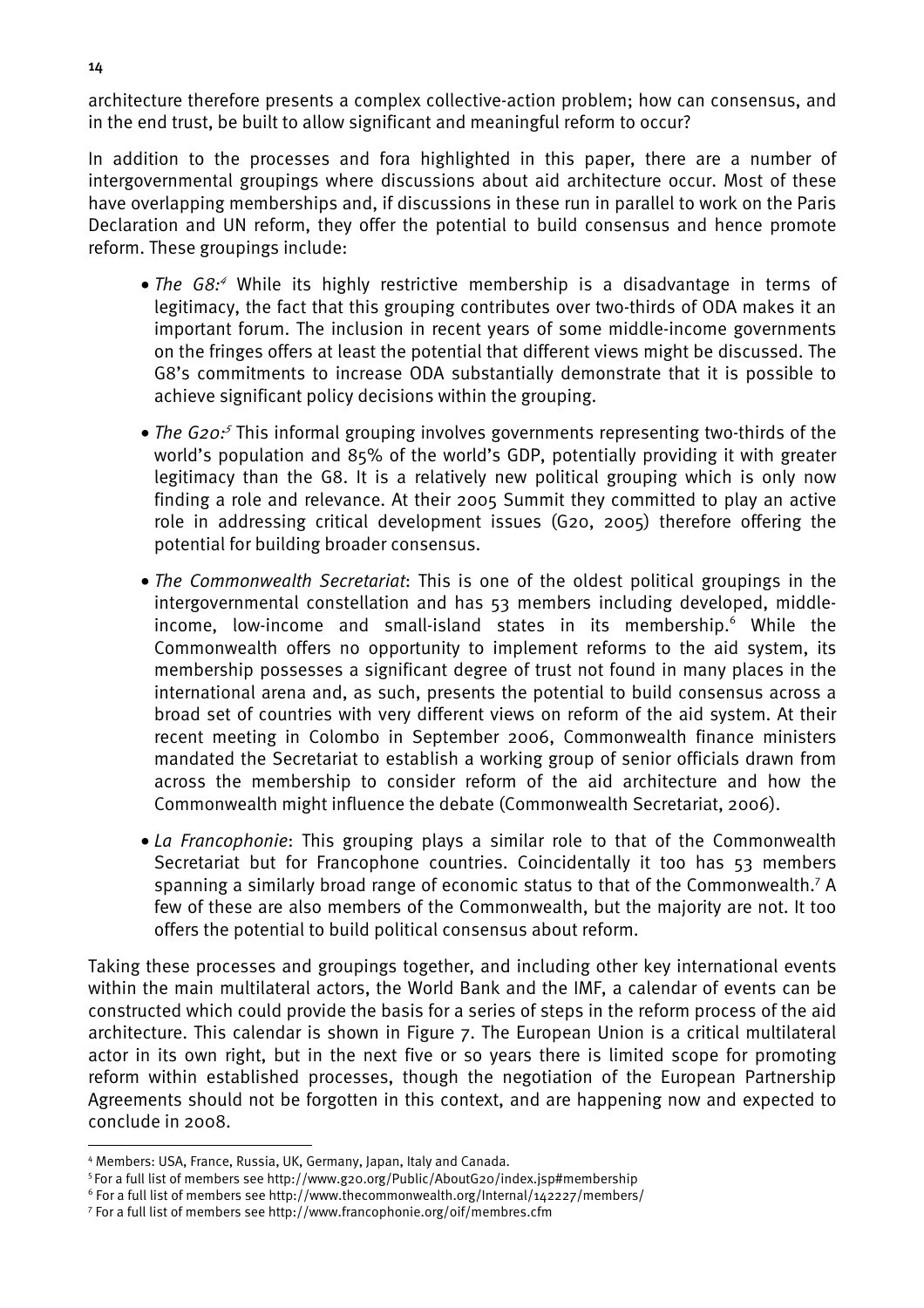| Year | Quarter        | <b>UN Reform</b>       | <b>BWI Reform</b> | Aid Co-        | <b>Political</b>          |
|------|----------------|------------------------|-------------------|----------------|---------------------------|
|      |                |                        |                   | ordination     | Groupings+                |
| 2006 | 4              | High-level panel       |                   |                | G20: Australia            |
|      |                | report                 |                   |                |                           |
| 2007 | $\mathbf{1}$   |                        | <b>IDA</b>        |                |                           |
|      |                |                        | negotiations      |                |                           |
|      |                |                        | begin             |                |                           |
|      | $\overline{2}$ | <b>ECOSOC</b> biennial |                   |                |                           |
|      |                | forum*                 |                   |                |                           |
|      | $\overline{3}$ |                        |                   |                | G8: Germany               |
|      |                |                        |                   |                | CFM: <sup>8</sup> tba     |
|      | $\overline{4}$ |                        |                   |                | G20: South                |
|      |                |                        |                   |                | Africa                    |
|      |                |                        |                   |                | CHOGM: <sup>9</sup> Ghana |
| 2008 | $\mathbf{1}$   |                        |                   |                |                           |
|      | $\overline{2}$ |                        | <b>IDA</b>        |                |                           |
|      |                |                        | replenishment     |                |                           |
|      |                |                        | Spring meetings   |                |                           |
|      | $\overline{3}$ |                        | Autumn            | 3rd High-level | G8: Japan                 |
|      |                |                        | meetings          | forum; aid     | CFM: tba                  |
|      |                |                        |                   | effectiveness  |                           |
|      |                |                        |                   | (Paris)        |                           |
|      | 4              |                        |                   |                | G20: tba                  |
| 2009 | $\mathbf{1}$   | <b>ECOSOC</b> biennial |                   |                |                           |
|      |                | forum*                 |                   |                |                           |
|      | $\overline{2}$ |                        | Spring meetings   |                |                           |
|      | $\overline{3}$ |                        | Autumn            |                | G8: Italy                 |
|      |                |                        | meetings          |                | CFM: tba                  |
|      | $\overline{4}$ |                        |                   |                | CHOGM: tba                |
|      |                |                        |                   |                | G20: tba                  |
| 2010 | $\mathbf{1}$   |                        |                   |                |                           |
|      | $\overline{2}$ |                        | Spring meetings   |                |                           |
|      | $\overline{3}$ |                        | Autumn            |                | G8: Canada                |
|      |                |                        | meetings          |                | CFM: tba                  |
|      | 4              |                        |                   |                | G20:tba                   |

## **Figure 7: Chronology of future aid architecture discussions**

+ Country indicates chair and location

\* Timing to be confirmed

 $\overline{a}$ 

<sup>&</sup>lt;sup>8</sup> Commonwealth Finance Ministers' Meeting.

<sup>9</sup> Commonwealth Heads of Government Meeting.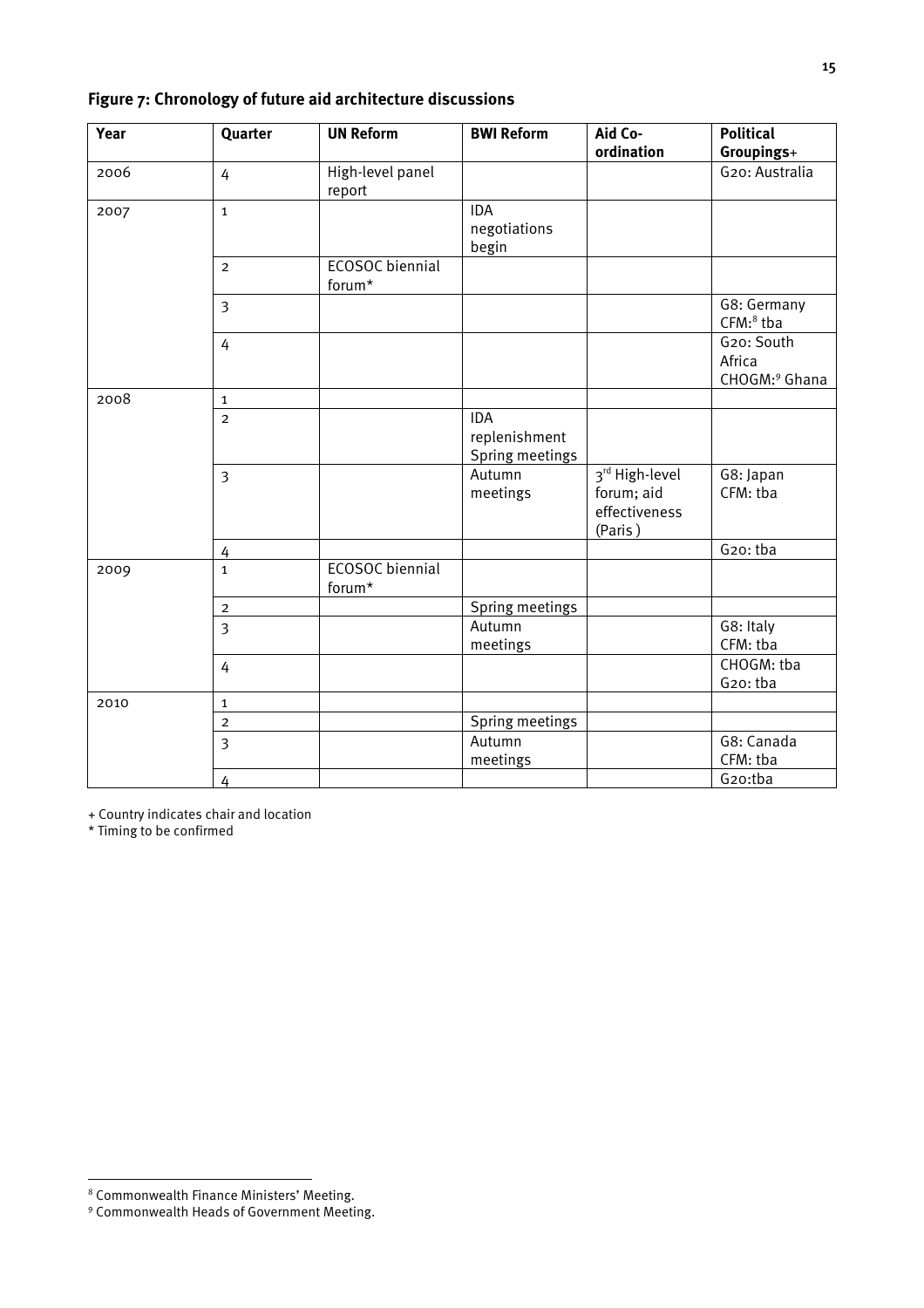## **5. Conclusion**

The Paris Declaration, with its signatures from both recipient and donor governments, represents a significant step forwards. Despite the shortcomings of the targets and indicators found in the Declaration, the decision to regularly review and monitor progress provides a mechanism for promoting implementation and potentially, over time, for improving aid effectiveness. The process of UN reform also has the potential to improve the effectiveness of a key part of the aid architecture. An enhanced mandate for UN and ECOSOC could strengthen the organisation to the extent that it is able to play a central co-ordinating role within the aid system, perhaps in the end, given its potential legitimacy, acting as its architect.

This analysis suggests a twin-track approach; focus in the short term on implementing the Paris Declaration and strengthening recipient governments to enable them to play more of a role in aid co-ordination at the national level. This is option C from Box 4. At the same time, the process of UN reform started by the Secretary-General in 1997 and accelerated in 2000 and again in 2005 should be continued. This is option D from Box 4 and is not a quick project. It will require attention from key global actors for a decade or more.

Both tracks require the building of trust and mutual accountability between the governments of high-, middle- and low-income countries, between governments and civil society, as well as the private sector. Building this trust is also a long-term project, but the implementation of Paris is showing that in a few countries it can have important impacts in the short term too.

A key element of the building of trust at the international level is the engagement by governments in various political groupings. A critical element of the aid architecture reform process will therefore be the engagement by civil society in the fora highlighted above, if not others as well, in order to keep the issue on the agenda, build dialogue and therefore trust.

Substantial and significant reform of the international system will require sustained high-level political engagement over a decade or more. A number of critical processes and intergovernmental fora now exist for this engagement to have more meaning.

At the same time, to ensure that trust is actively maintained, the engagement of civil society will be necessary. This must happen at both the national level, particularly in the implementation of the Paris agenda and reform agendas beyond this, as well as at the global level, as negotiations for governance reform of the Bretton Woods Institutions and the UN gather pace.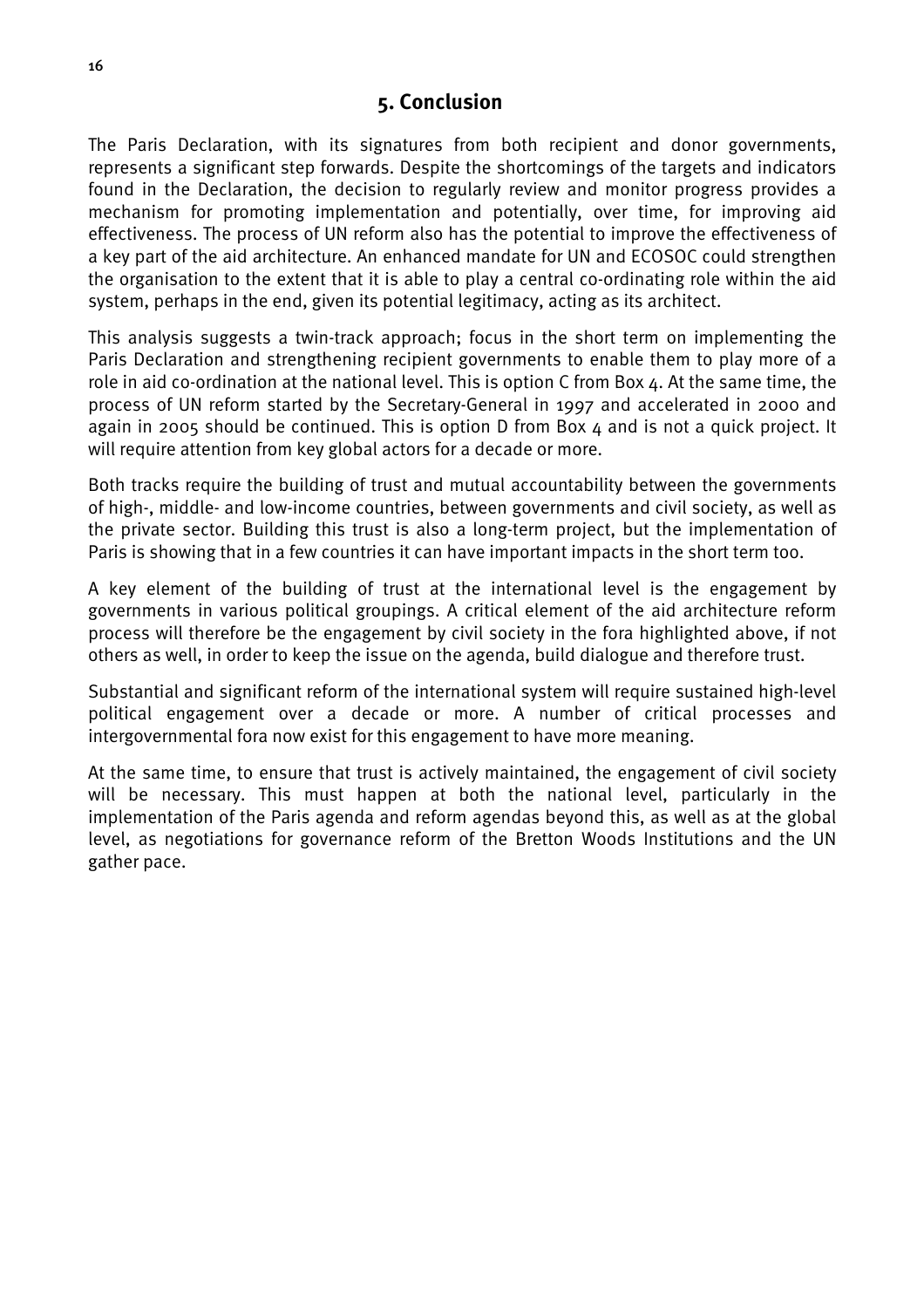## **Bibliography**

Action Aid (2005) *Real Aid: An Agenda for Making Aid Work.* London: Action Aid International.

Banerjee, A. (2006) *'*Making Aid Work', *Boston Review*. Boston, MA: Boston Review.

Benn, H. (2006) *An International Development System Fit for the 21st Century.* Speech to Overseas Development Institute, 14 March. London: ODI.

Commonwealth Secretariat (2006) *Commonwealth Finance Ministers Meeting: Communiqué.* Colombo, Sri Lanka: Commonwealth Secretariat.

Easterly, W. (2002) 'The Cartel of Good Intentions: The Problem of Bureaucracy in Foreign Aid', *The Journal of Policy Reform*, Volume 5 (4): 223-50. Oxford: Routledge.

Group of 20 (2005) *The G-20 Statement on Global Development Issues.* Xianghe, China: G20.

Harmer, A. and Cotterrell, L. (2005) *Diversity in Donorship: The Changing Landscape of Official Humanitarian Aid.* London: Overseas Development Institute.

Johnson, A., Martin, M. and Bargawi, H. (2004) *The Effectiveness of Aid to Africa since the HIPC Initiative: Issues, Evidence and Possible Areas for Action.* London: Debt Relief International.

Kaul, I. and Conceição, P. (2006) *The New Public Finance: Responding to Global Challenges.* New York: Oxford University Press.

Knack, S. and Rahman, A. (2003) *Donor Fragmentation and Bureaucratic Quality in Aid Recipients.* Washington, DC: World Bank.

Levin, V. and Dollar, D. (2005) *The Forgotten States: Aid Volumes and Volatility in Difficult Partnership Countries (1992-2002).* Paris: OECD DAC.

Manning, R. (2006) *'*Will 'Emerging Donors' Change the Face of International Co-Operation?', *Development Policy Review*, Volume 24 (4): 371-85. London: Overseas Development Institute.

Martens, B. (2005) 'Why Do Aid Agencies Exist?', *Development Policy Review*, Volume 23 (6): 643-63. London: Overseas Development Institute.

OECD/DAC (2004) *Survey on Progress in Harmonisation and Alignment: Explanatory Note on the Questionnaire.* Paris: OECD/DAC.

OECD/DAC (2006) 'DAC Members' net ODA 1990–2004 and DAC Secretariat simulations of net ODA to 2006 and 2010', http://www.oecd.org/dataoecd/34/25/36418614.pdf (visited 3 November 2006).

OECD/DAC (2006a) *Main International Organisations.* Paris: OECD/DAC.

OECD/DAC (2006b) *Survey on Harmonisation and Alignment of Donor Practices.* Paris: OECD/DAC.

Oxfam International (2004) *Paying the Price: Why Rich Countries Must Invest Now in a War on Poverty*. Oxford: Oxfam International.

Rocha Menocal, A. and Rogerson, A. (2006) *Which Way the Future of Aid? Southern Civil Society Perspectives on Current Debates on Reform to the International Aid System.* Working Paper 259. London: Overseas Development Institute.

Rogerson, A., Hewitt, A. and Waldenberg, D. (2004) *The International Aid System 2005-2010 Forces For and Against Change.* London: Overseas Development Institute.

Ryan, J. and Morch, J. (2005) *United Nations Reform: A Country Perspective.* Hanoi: United Nations.

United Nations General Assembly (2005) *Resolution Adopted by the General Assembly: 60/1. 2005 World Summit Outcome.* New York: United Nations.

World Bank (2005a) *Aceh and Nias: One Year After the Tsunami and Recovery Effort, the Way Forward.* Washington, DC: World Bank.

World Bank (2005b) *HIV/AIDS in the Caribbean Region: A Multi-Organization Review.* Washington, DC: World Bank.

World Food Programme (2006) *China Emerges as World's Third Largest Food Aid Donor.* Rome: World Food Programme.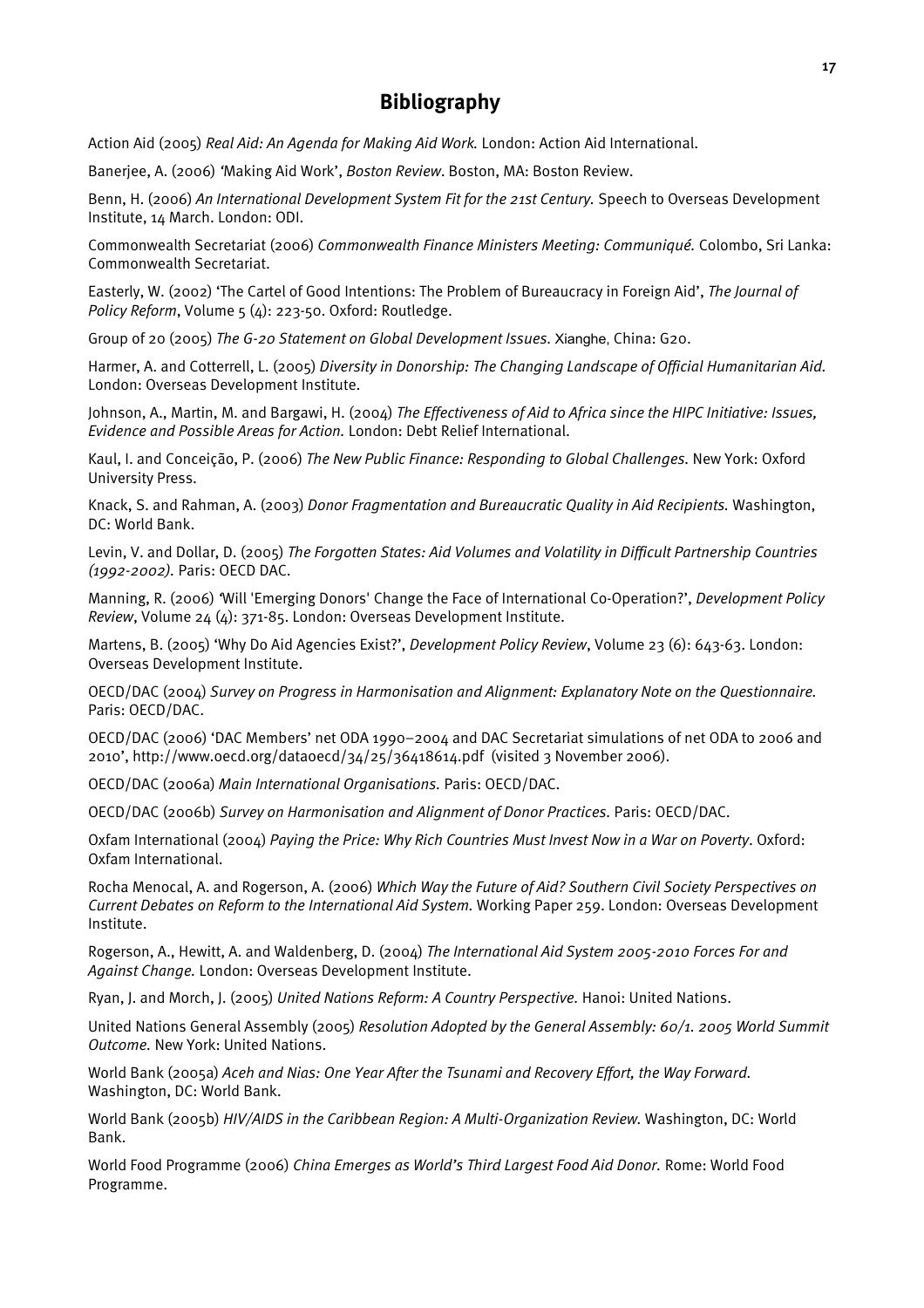# **Annex 1: Paris Declaration Targets**

|                         | <b>OWNERSHIP</b>                                                                                                                                                                                                                                                                       | <b>SUGGESTED TARGETS 2010</b>                                                                                                                                                                                                                                        |
|-------------------------|----------------------------------------------------------------------------------------------------------------------------------------------------------------------------------------------------------------------------------------------------------------------------------------|----------------------------------------------------------------------------------------------------------------------------------------------------------------------------------------------------------------------------------------------------------------------|
| $\mathbf{1}$            | <b>Partners have operational</b><br>development strategies:<br>Number of countries with national<br>development strategies (including PRSs)<br>that have clear strategic priorities linked<br>to a medium-term expenditure<br>framework and reflected in annual<br>budgets.            | 75% of countries have operational development strategies                                                                                                                                                                                                             |
|                         | <b>ALIGNMENT</b>                                                                                                                                                                                                                                                                       | <b>SUGGESTED TARGETS 2010</b>                                                                                                                                                                                                                                        |
| $\overline{2}$          | <b>Reliable country systems:</b><br>Number of partner countries that have<br>procurement and public financial<br>management systems that either (a)<br>adhere to broadly accepted good<br>practices or (b) have a reform<br>programme in place to achieve these.                       | (a) <b>PFM</b> $-$ half of partner countries move up at least one<br>measure on the PFM/CPIA scale performance.<br>(a) <b>Procurement</b> – one-third of partner countries move<br>up at least one measure on scale used to assess<br>performance of this indicator. |
| $\overline{\mathbf{3}}$ | Aid flows are aligned on national<br>priorities (i.e. is reported on recipient<br>government's national budget).                                                                                                                                                                       | Halve the proportion of aid flows to the<br>government sector that is NOT reported on<br>partners' national budgets.                                                                                                                                                 |
| 4                       | <b>Strengthen capacity by co-ordinated</b><br>support consistent with partners'<br>national development strategies.                                                                                                                                                                    | 50% of technical co-operation flows are implemented<br>through co-ordinated programmes consistent with partners'<br>national development strategies.                                                                                                                 |
|                         | <b>ALIGNMENT</b>                                                                                                                                                                                                                                                                       | <b>SUGGESTED TARGETS 2010</b>                                                                                                                                                                                                                                        |
| 5                       | Use of country systems (both PFM and<br>procurement):<br>Percent of donors and aid flows that use<br>PFM and procurement systems in<br>partner countries that either (a) adhere<br>to broadly accepted good practices; or<br>(b) have a reform programme in place to<br>achieve these. | Depending on partner country's score on a given scale, a<br>certain percentage of donors will use partner countries' PFM<br>and procurement systems AND percentage of aid not<br>channelled through PFM systems will be reduced.                                     |
| 6                       | <b>Strengthen capacity by avoiding</b><br>parallel implementation structures:<br>Number of parallel project<br>implementation units (PIUs) per country.                                                                                                                                | Reduce by two-thirds the number of parallel PIUs per<br>country.                                                                                                                                                                                                     |
|                         | <b>ALIGNMENT</b>                                                                                                                                                                                                                                                                       | <b>SUGGESTED TARGETS 2010</b>                                                                                                                                                                                                                                        |
| $\overline{7}$          | Aid is more predictable (i.e. disbursed<br>to agreed schedules).                                                                                                                                                                                                                       | Halve the proportion of aid disbursements that are NOT<br>released according to agreed schedules in annual or multi-<br>year frameworks.                                                                                                                             |
| 8                       | Aid is untied:<br>Percentage of bilateral aid that is<br>untied.                                                                                                                                                                                                                       | Continued progress over time.                                                                                                                                                                                                                                        |
|                         | <b>HARMONISATION</b>                                                                                                                                                                                                                                                                   | <b>SUGGESTED TARGETS 2010</b>                                                                                                                                                                                                                                        |
| 9                       | Use of common arrangements or<br>procedures.                                                                                                                                                                                                                                           | 66% of aid flows are provided in the context of programme-<br>based approaches.                                                                                                                                                                                      |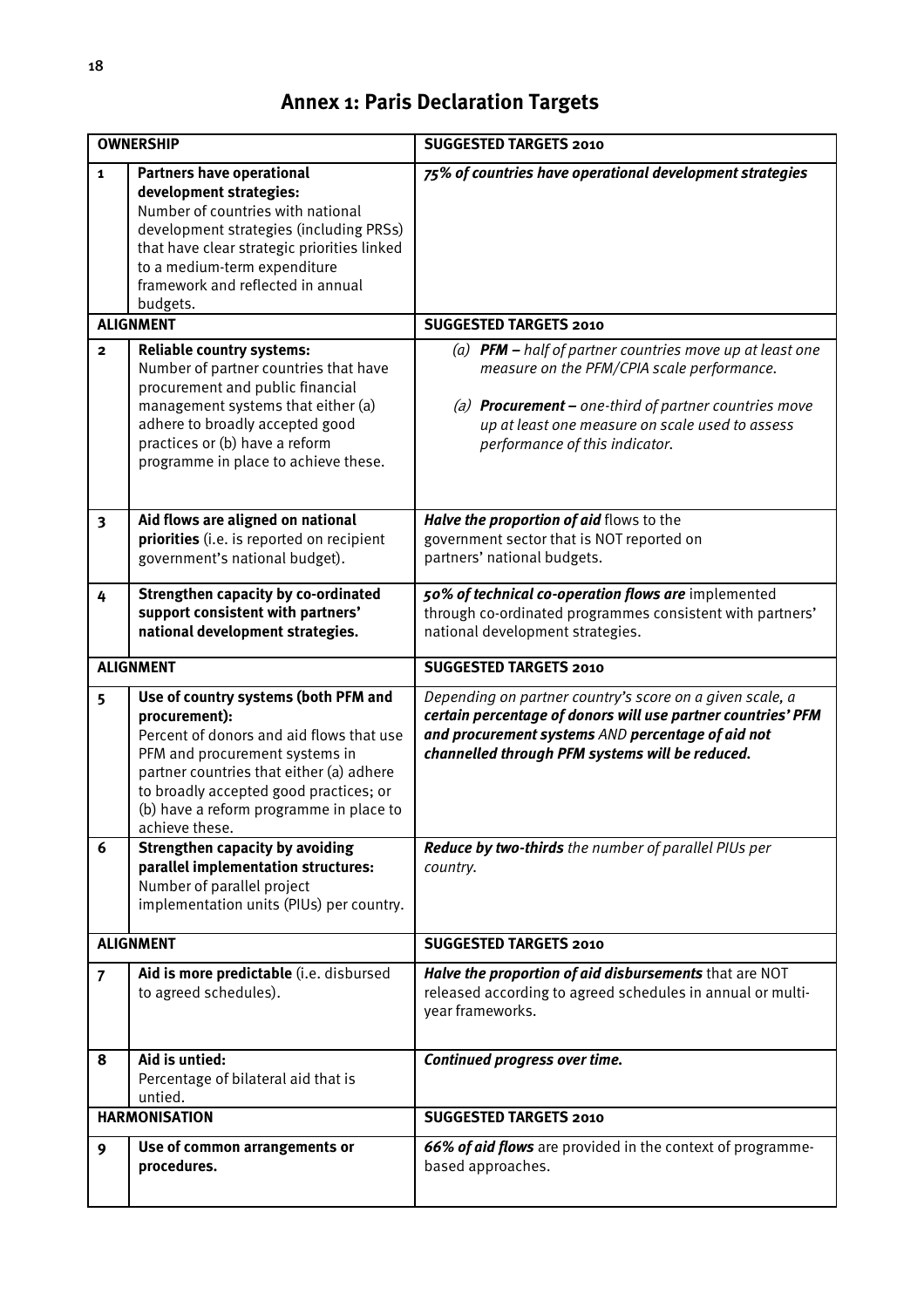| 10              | <b>Encourage joint missions and shared</b><br>analysis.                                                                                                                                                                                    | 40% of donor field missions are joint; and 66% of country<br>analytic work is joint.                                                                 |
|-----------------|--------------------------------------------------------------------------------------------------------------------------------------------------------------------------------------------------------------------------------------------|------------------------------------------------------------------------------------------------------------------------------------------------------|
|                 | <b>MANAGING FOR RESULTS</b>                                                                                                                                                                                                                | <b>SUGGESTED TARGETS 2010</b>                                                                                                                        |
| 11              | <b>Results-oriented frameworks:</b><br>Number of countries with transparent<br>and monitorable performance<br>assessment frameworks to assess<br>progress against (a) the national<br>development strategies and (b) sector<br>programmes. | <b>Reduce the gap by one-third – reduce the proportion of</b><br>countries without transparent and monitorable performance<br>assessment frameworks. |
|                 | <b>MUTUAL ACCOUNTABILITY</b>                                                                                                                                                                                                               | <b>SUGGESTED TARGETS 2010</b>                                                                                                                        |
| 12 <sub>2</sub> | <b>Mutual Accountability (i.e. partner</b><br>countries to undertake mutual<br>assessments of progress on agreed<br>commitments on aid effectiveness).                                                                                     | All partner countries have mutual assessment reviews in<br>place to ensure all parties are honouring commitments.                                    |

For more information visit: http://www.aidharmonization.org/secondary-pages/Paris2005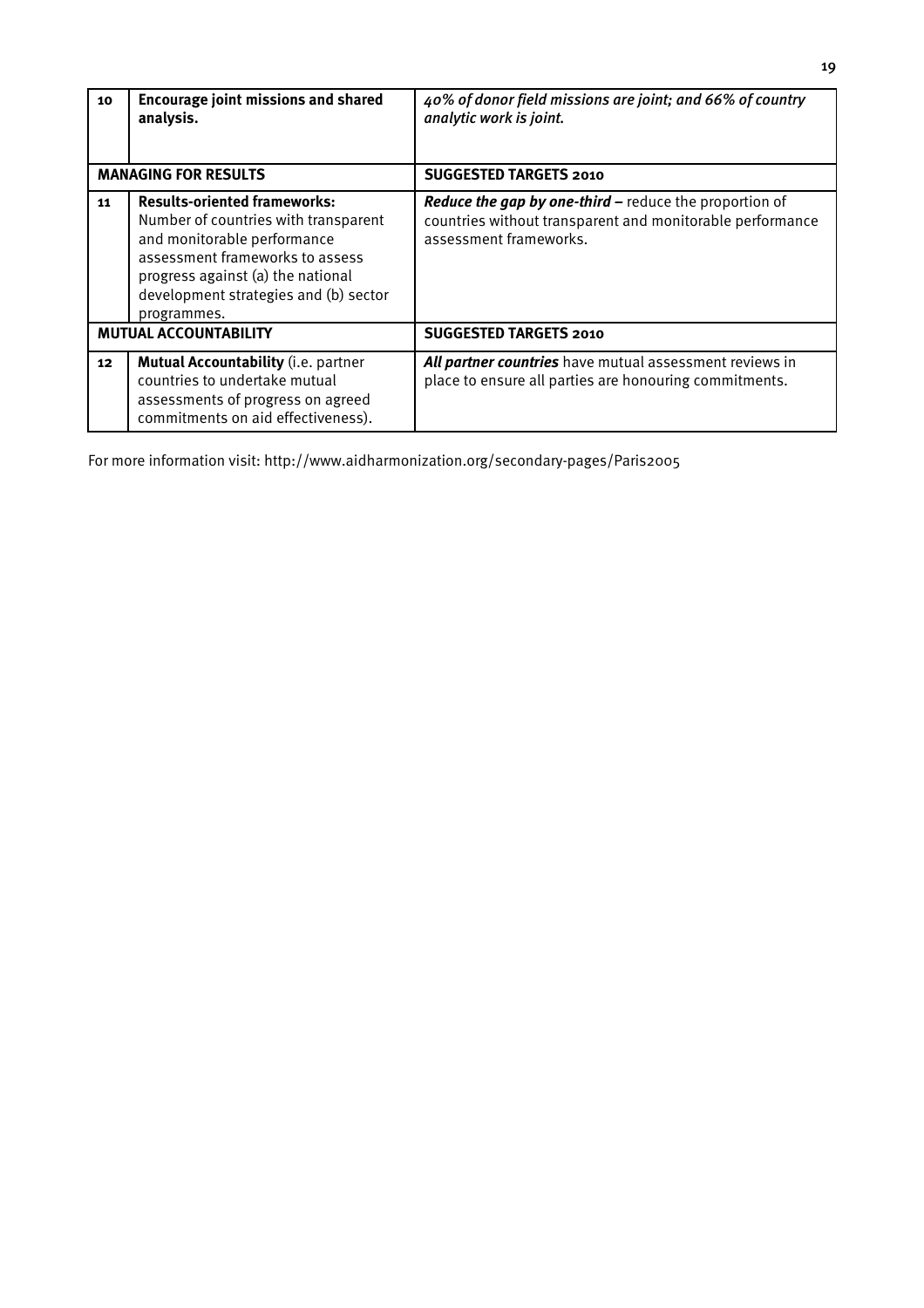| xiale.html villige.html icalicality holding of the signal schools.html was |
|----------------------------------------------------------------------------|
|                                                                            |
|                                                                            |
|                                                                            |
|                                                                            |
|                                                                            |
|                                                                            |
|                                                                            |
|                                                                            |
| $\ddot{\phantom{a}}$                                                       |
|                                                                            |
|                                                                            |
|                                                                            |
|                                                                            |
| nnav o. Daht Ralin <sup>r</sup><br>lllicy 2: Debri Iver                    |

| POLICY AREA              | African Government Objectives                                                                                                                                              | Donor Objectives                                                                                                                                                                               |
|--------------------------|----------------------------------------------------------------------------------------------------------------------------------------------------------------------------|------------------------------------------------------------------------------------------------------------------------------------------------------------------------------------------------|
| Concessionality          | • Seek grants in preference to loans and maintain minimum 35% (or higher) grant<br>element . Reject all export /suppliers/mixed credits                                    | . Maximise grants rather than loans and offer loans with minimum grant element of 35%<br>(or more) ● Do not offer export/suppliers/mixed credits                                               |
| Amount of                | · Provide accurate/early forecasts of PRSP funding need . Establish borrowing limit                                                                                        | . Provide sufficient resources to fund PRSP . Ensure new lending is in compliance with                                                                                                         |
| Assistance               | to maintain sustainable debt . Strengthen legislation and institutional procedures<br>in timely manner<br>to ensure all new external assistance is analysed and ratified   | government limits . Ensure government institutional procedures are followed for new<br>external assistance                                                                                     |
| Type and Channel         | . Maximise budget support through the establishment of a multi-donor budget                                                                                                | . Increase budget support and work with government to set up multi-donor budget                                                                                                                |
| of Sssistance            | creditors . Negotiate<br>upport<br>reduced technical assistance in favour of capacity building su<br>support programme . Negotiate maximum debt relief from all            | Minimise technical assistance Ensure TA projects include budget and time allocation for<br>support programme . Deliver maximum debt relief as additional budget funding .<br>capacity building |
| Sectors and              | . Negotiate aid only for PRSP sectors, and within these sectors prioritise budget                                                                                          | • Ensure donor country programmes are organised and classified around PRSP priority                                                                                                            |
| projects                 | projects . Refuse stand-alone projects . Reject donor ear-marking of sectors and<br>projects                                                                               | sectors and line ministries . Refrain from financing stand alone projects<br>· Refrain from ear-marking sectors and projects                                                                   |
| Flexibility              | shock and report<br>· Establish early warning systems for tracking and analysing<br>rapidly to donors on shocks                                                            | · Provide maximum possible resources to finance protection against external shocks,<br>through multi-donor facility                                                                            |
| Predictability           | · Provide clear medium-term expenditure and financing plans                                                                                                                | $\bullet$ Provide government with projected commitments and disbursements for 3 to 5 years,<br>in time for annual budget                                                                       |
| Policy                   | bility in interpreting<br>• Negotiate minimal donor conditionalities • Seek donor flexi                                                                                    | $\bullet$ Interpret flexibly the implementation of conditions to ensure that disbursements are                                                                                                 |
| Conditionality           | the implementation of conditions                                                                                                                                           | not delayed or suspended if agreed PRGF/PRSP outcomes are basically on track                                                                                                                   |
| Policy Dialogue          | mi-annual (or<br>· Brief donors/creditors on policy updates and progress at se<br>quarterly) meetings                                                                      | · Participate in semi-annual (or quarterly) meetings with government                                                                                                                           |
| PROCEDURE<br><b>AREA</b> |                                                                                                                                                                            |                                                                                                                                                                                                |
| Conditions<br>Precedent  | Streamline parliamentary approval processes which are causing significant delays<br>. Negotiate minimum conditions and monitor implementation on timely basis<br>$\bullet$ | · Reduce conditions precedent to legal opinion only and monitor implementation in<br>timely manner . Minimise cross-financing conditions, whenever possible                                    |
| Disbursement             | · Seek disbursement of funds through direct cash payments, rather than                                                                                                     | · Provide programme (budget support) to minimise disbursement delays · Provide                                                                                                                 |
| Method                   | reimbursement claims • Establish mechanism to determine value of all aid-kind,<br>especially food aid                                                                      | information on value of all aid-in-kind, especially food aid                                                                                                                                   |
| Disbursement             | • Seek reduced donor matching fund requirements to below 10% of loan/grant                                                                                                 | $\bullet$ Reduce donor matching fund requirements to below 10% of loan/grant amount $\bullet$ Work                                                                                             |
| Procedures               | amount . Work with donors to harmonise disbursement procedure . Exclude donor                                                                                              | with government to harmonise disbursement procedure . Review tax exemptions                                                                                                                    |
|                          | funds for non-priority projects form tax exemptions and do not provide matching<br>funds for them                                                                          | requested and count government contributions in kind and tax exemptions as matching<br>funds                                                                                                   |
| Procurement              | . Reject tied funds and encourage local procurement. Ask donors to use                                                                                                     | $\bullet$ Eliminate all forms of tying, and encourage local procurement $\bullet$ Comply with                                                                                                  |
| Procedures               | government procurement procedure                                                                                                                                           | government procurement procedures                                                                                                                                                              |
| Co-ordination and        | $\bullet$ Survey donors annually to assess compliance with government policy and report                                                                                    | · Report annually to government on progress with above objectives · Reduce demands                                                                                                             |
| Evaluation               | at CG meetings . Ask donors to minimise review missions and meetings and to                                                                                                | on government officials by synchronising review missions and meetings with other                                                                                                               |
|                          | monise reporting and<br>conduct jointly whenever possible . Work with donors to han<br>financial accounting formats                                                        | donors • Work with government to harmonise reporting and financial accounting form                                                                                                             |

Source: Johnson et al., 2004 Source: Johnson et al., 2004